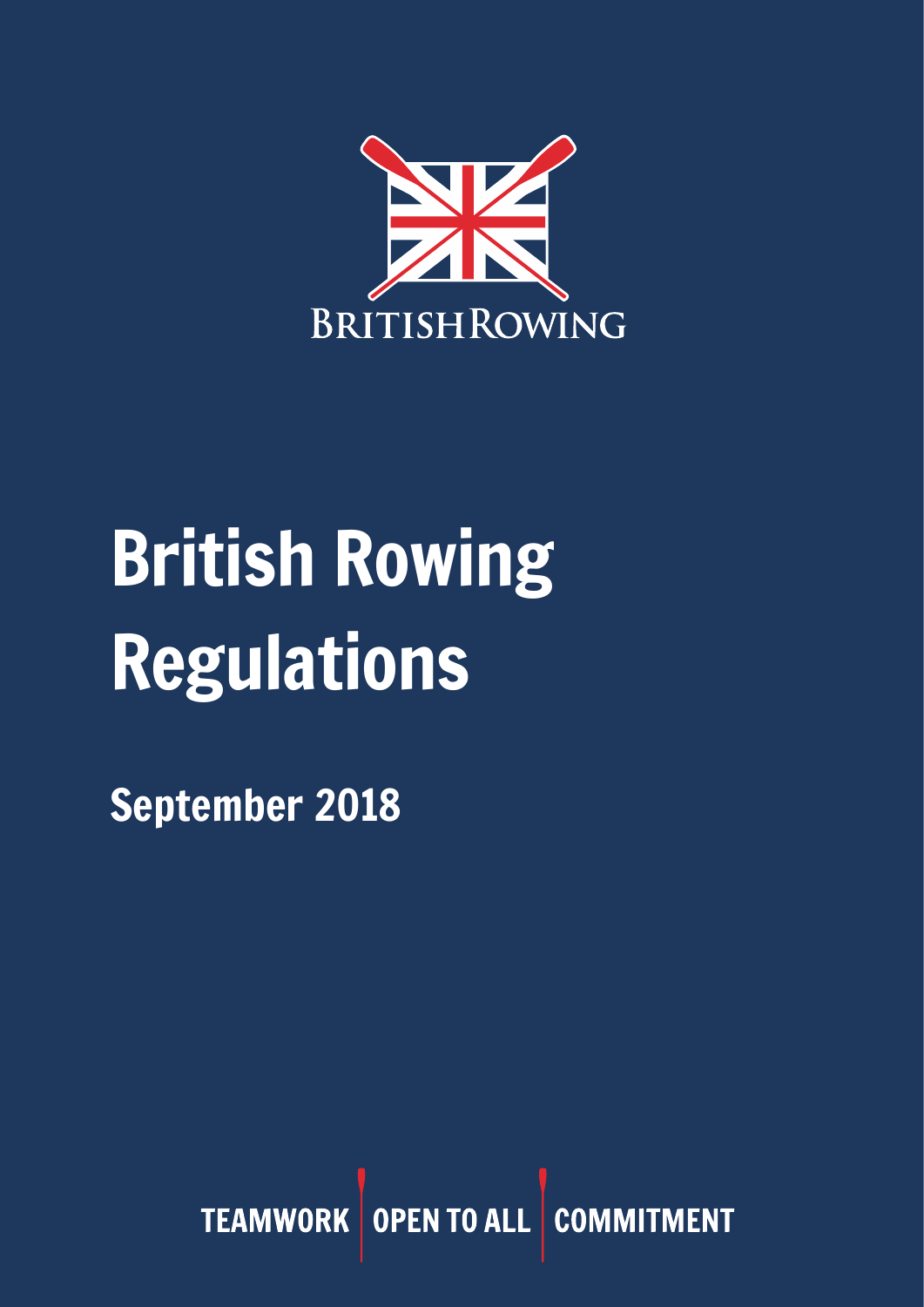

*These regulations are under revision, some minor amendments have been made for accuracy but an updated version will be provided as soon as possible. Dated March 2022*

## DEFINITIONS

#### 1. **Definitions and Interpretation**

- 1.1. The Definitions used in the Memorandum and Articles of British Rowing are adopted and used in these Regulations save that the term 'Regatta' as used in the Articles is replaced by the term 'Competition' and the term 'Chairman' is replaced by the term 'Chair' in these Regulations.
- 1.2. The Definitions are set out at Appendix 1 to these Regulations.

## ORGANISATION AND STATUS

- 2. **Jurisdiction**
	- 2.1. These Regulations apply to the following:
		- 2.1.1. Regional Rowing Councils
		- 2.1.2. Regional Representatives
		- 2.1.3. Affiliated Members
		- 2.1.4. Registered Individuals
		- 2.1.5. The Board.
	- 2.2. The organisations and persons referred to above shall organise and manage their affairs and activities in a responsible manner and in accordance with the Articles, any applicable laws and regulations, and these Regulations.
	- 2.3. British Rowing shall issue policies, guidance, advice and information for use by these organisations and persons. British Rowing will normally take compliance with such policies, guidance, advice and information as confirmation that the relevant party has organised and managed its affairs in a responsible manner.

#### 3. **Regional Rowing Councils**

3.1. The Articles provide as follows:

#### Article 4(q)

[British Rowing has the power to] create and establish Regional Rowing Councils covering defined geographic areas of the country and to delegate to such Regional Rowing Councils whatever powers, duties, responsibilities and resources as British Rowing may from time to time deem appropriate.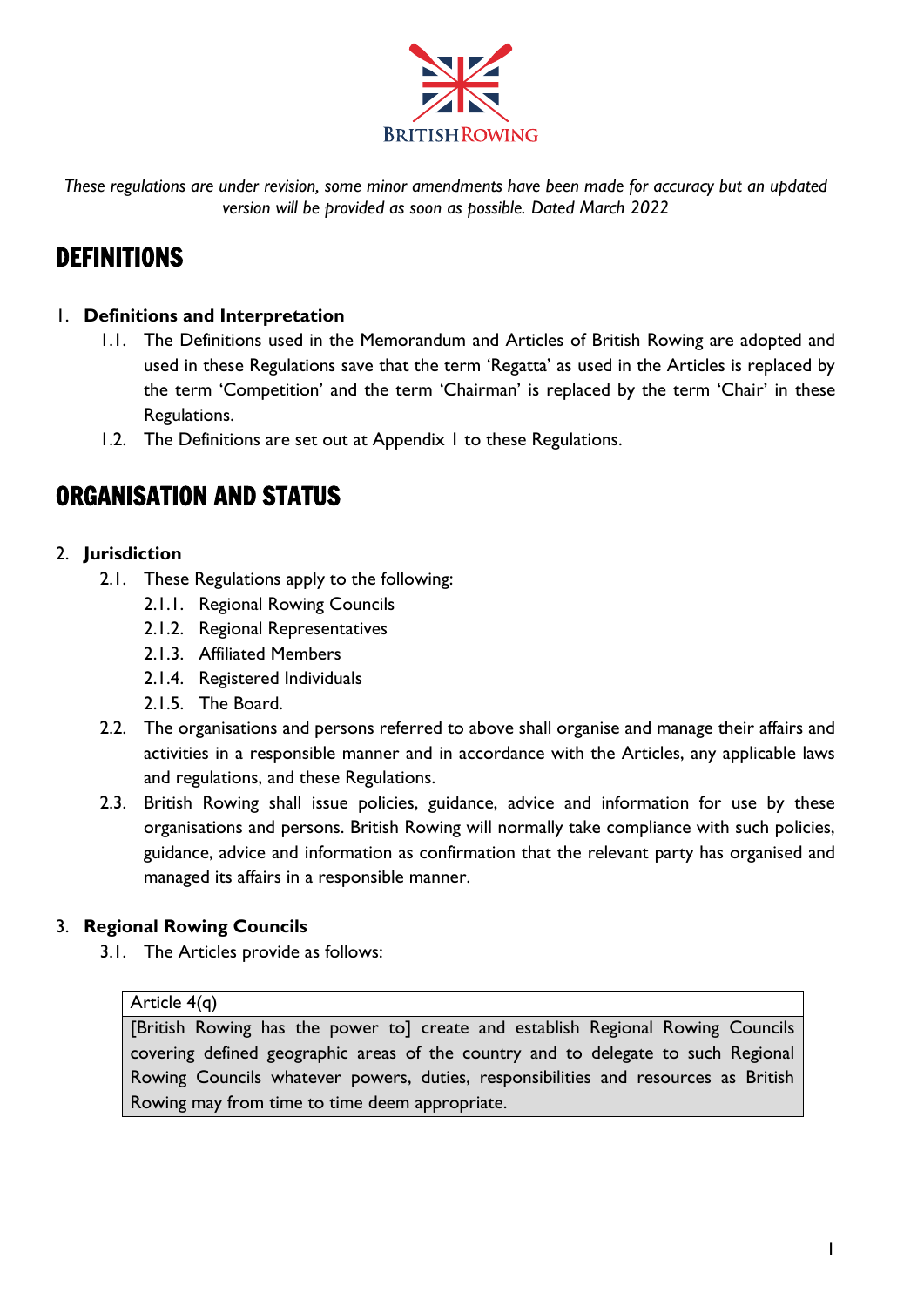

- 3.2. In order to enable the efficient running of the sport of Rowing in England, British Rowing has determined ten geographical regions referred to as 'Regions'. The boundaries of each Region are defined by river basins and by the location of Affiliated Members who are members of the Region. Any changes to the boundaries of a Region shall be recommended by the Regional Chair Forum to the Board for their agreement.
- 3.3. British Rowing has established ten Regional Rowing Councils to represent the Affiliated Members within each Region. These are the:
	- 3.3.1. East Midlands Regional Rowing Council
	- 3.3.2. Eastern Regional Rowing Council
	- 3.3.3. North West Regional Rowing Council
	- 3.3.4. Northern Regional Rowing Council
	- 3.3.5. Thames Regional Rowing Council
	- 3.3.6. Wessex & South East Coast Regional Rowing Council
	- 3.3.7. West Regional Rowing Council
	- 3.3.8. West Midlands Regional Rowing Council
	- 3.3.9. Wiltshire, Avon, Gloucestershire and Somerset (WAGS) Regional Rowing Council
	- 3.3.10. Yorkshire Regional Rowing Council.
- 3.4. Regional Rowing Councils must:
	- 3.4.1. Comply with these Regulations;
	- 3.4.2. Comply with the Regional Rowing Council Terms of Reference included as Appendix 2 to these Regulations. The Board must approve any deviation from the Regional Rowing Council Terms of Reference made by a Regional Rowing Council;
	- 3.4.3. Elect a Regional Rowing Council Chair; and
	- 3.4.4. Appoint at least one Regional Representative as provided for in these Regulations.
- 3.5. There shall be a Regional Chair Forum that shall comprise the Regional Rowing Council Chairs from each Regional Rowing Council and the Chair and Deputy Chair of British Rowing. The Regional Chair Forum shall meet as often as it chooses.
- 3.6. The Regional Chair Forum shall operate according to the Regional Chair Forum Terms of Reference included Appendix 3 to these Regulations.

#### 4. **Regional Representatives**

4.1. The Articles provide as follows:

#### Article 45

The Members of British Rowing are the Regional Representatives elected by the Affiliated Members within a Region. The relevant Regional Rowing Council shall conduct these elections.

#### Article 46

British Rowing shall establish regulations in respect of the conduct of elections of Regional Representatives and the terms of office to be served by Regional Representatives.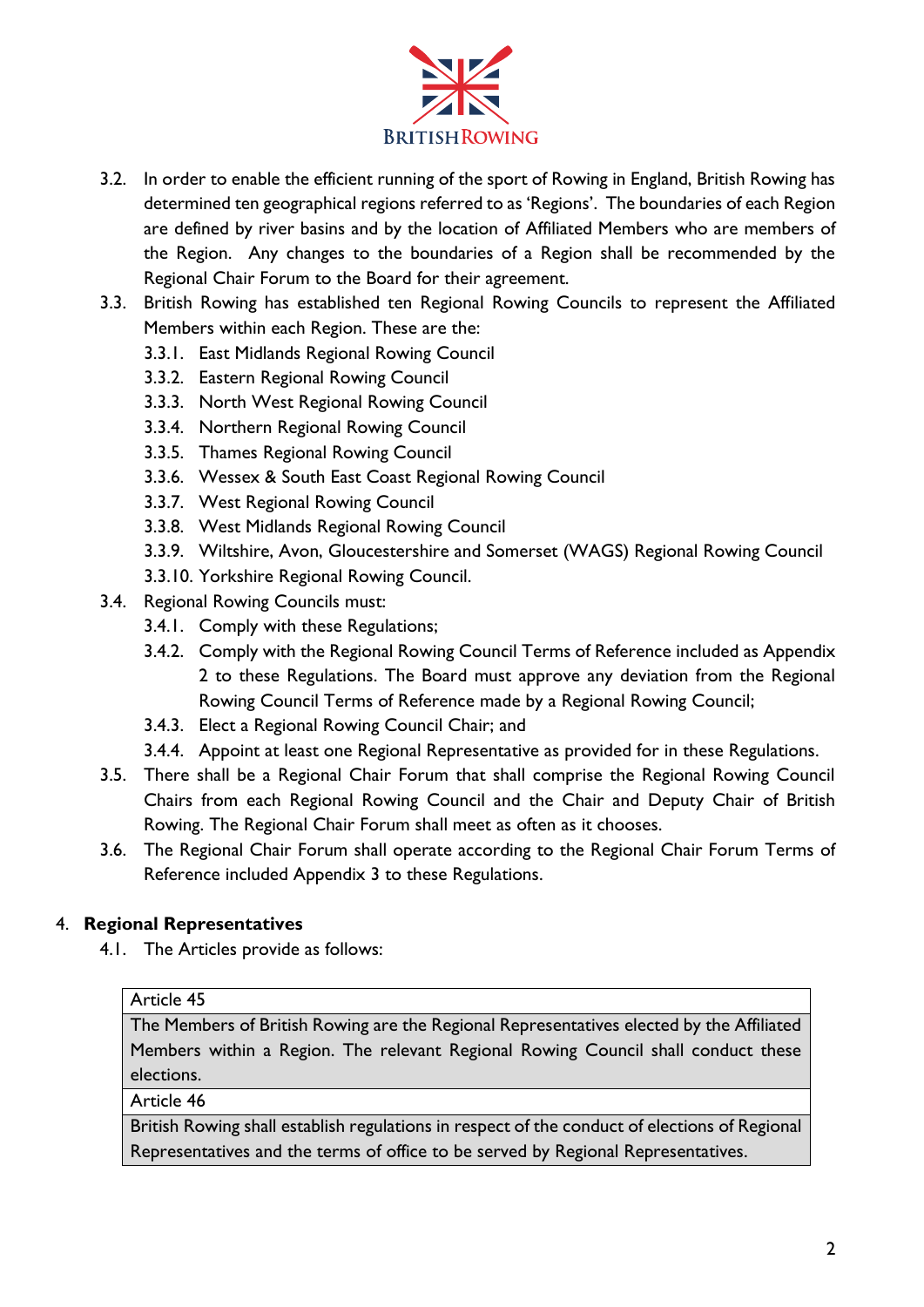

- 4.2. The Affiliated Members within each Region must elect one or more Regional Representatives in accordance with the Regional Rowing Council Terms of Reference.
- 4.3. Each Regional Representative shall be a Member of British Rowing. The Members of British Rowing shall have a number of rights and responsibilities as provided for in the Act, the Articles and the Regional Rowing Council Terms of Reference, including the right to:
	- 4.3.1. Appoint up to four Directors to act as part of the Board of British Rowing;
	- 4.3.2. Pass a resolution to remove Directors from the Board of British Rowing in accordance with section 168 of the Act; and
	- 4.3.3. Attend and vote at all General Meetings of British Rowing.
- 4.4. The Articles provide as follows:

#### Article 47

Each Region shall have an unlimited number of Regional Representatives such number being based on the number of Registered Individuals resident within each Region.

Article 48

A Registered Individual shall be deemed to be resident within a Region by reference to the address of the First Named Club.

Article 49

Each Region shall be allocated one Regional Representative for each one thousand five hundred (1,500) or part thereof Registered Individuals resident within each Region as illustrated in the below example:

| Number of          | Number of       |
|--------------------|-----------------|
| Registered         | Regional        |
| <b>Individuals</b> | Representatives |
| 0-1500             |                 |
| 1501-3000          | $\mathcal{L}$   |
| 3001-4500          | 3               |
| 4501-6000          | 4               |
| 6001-7500          | 5               |
| 7501-9000          | 6               |
| 9001-10500         | 7               |
| 10501-12000        | 8               |
| 12001-13500        |                 |

Article 50

British Rowing shall review the number of Regional Representatives resident within each Region periodically but in any event not less than once every three years and make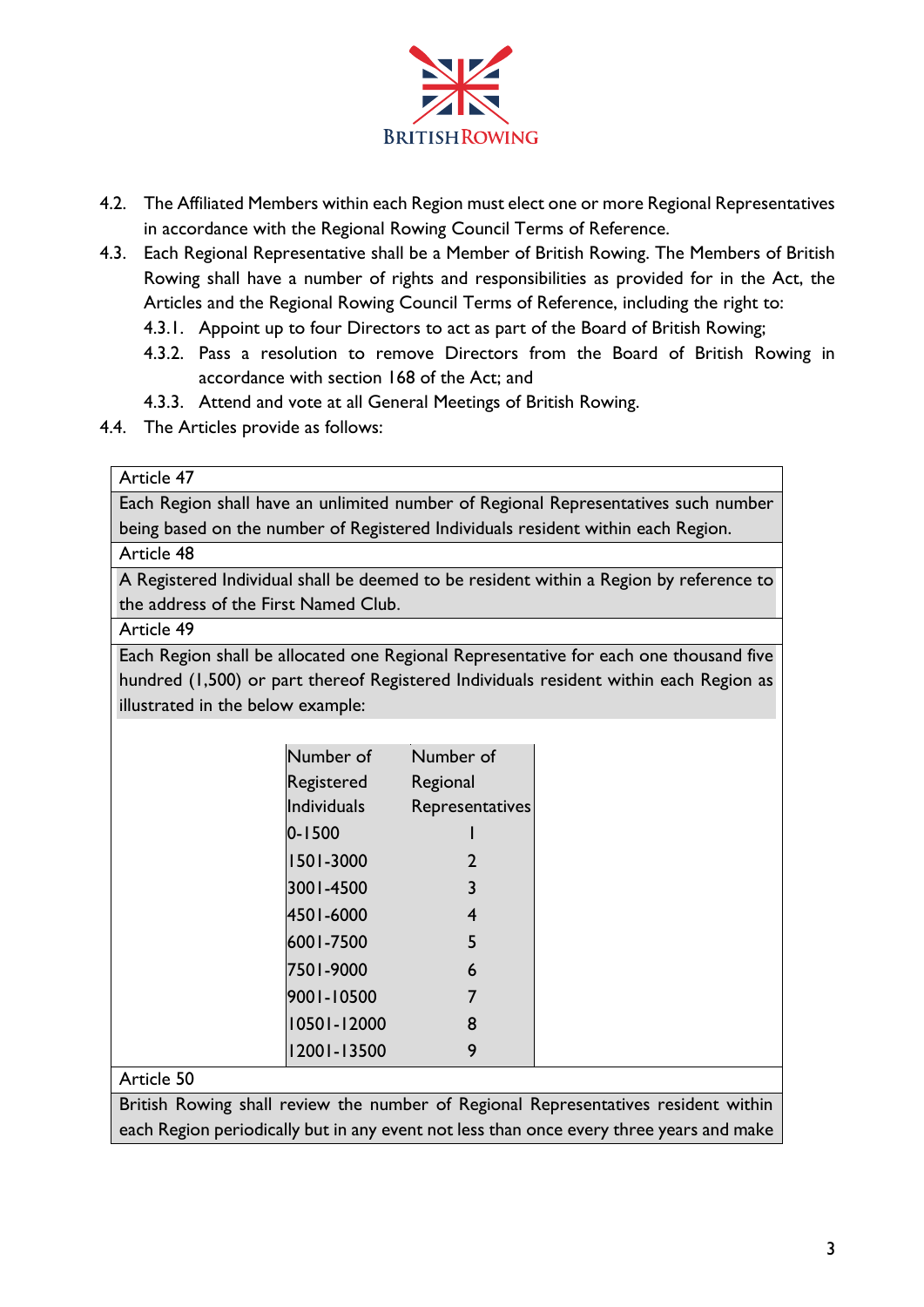

such changes to the number of Regional Representatives as may be necessary from time to time to be fair and equitable to each Region.

- 4.5. The number of Regional Representatives shall be as provided for in the Articles. This number is based on the number of Registered Individuals resident within a Region as specified by British Rowing in accordance with the Regional Rowing Council Terms of Reference in Appendix 2.
- 4.6. The Regional Representatives must comply with these Regulations.

#### 5. **Affiliated Members**

5.1. The Articles provide as follows:

| Article 38                                                                           |
|--------------------------------------------------------------------------------------|
| For the purposes of registration the number of  Affiliated Members is declared       |
| to be unlimited.                                                                     |
| Article 39                                                                           |
| The provisions of Section 113 of the Act or any statutory modification or re-        |
| enactment thereof shall be observed by British Rowing, and every Affiliated Member   |
| (not having subscribed to the Memorandum and Articles of Association) shall sign a   |
| written application for membership in such form and containing such particulars as   |
| the Board may from time to time determine. The Board may in its absolute             |
| discretion accept or reject any person or body applying to be an Affiliated Member.  |
| Article 40                                                                           |
| The  Affiliated Members shall have such rights and obligations as are contained in   |
| these Articles and any rules or regulations established by British Rowing.           |
| Article 41                                                                           |
| Any person on agreeing to become and having been accepted as a  Affiliated           |
| Member shall be deemed to have agreed to be bound by these Articles and any          |
| rules or regulations established by the Board whether or not a written statement     |
| shall have been signed to that effect.                                               |
| Article 42                                                                           |
| A  Affiliated Member shall be liable to suspension or expulsion from British         |
| Rowing on the passing of a resolution to that effect by the Board if they refuse or  |
| neglect to comply with these Articles or any rules or regulations established by the |
| Board.                                                                               |
| Article 43                                                                           |
| A  Affiliated Member may resign from membership by giving written notice to          |
| British Rowing, subject to any rules or regulations established by the Board.        |
| Article 44                                                                           |

… Affiliated Membership is not transferable.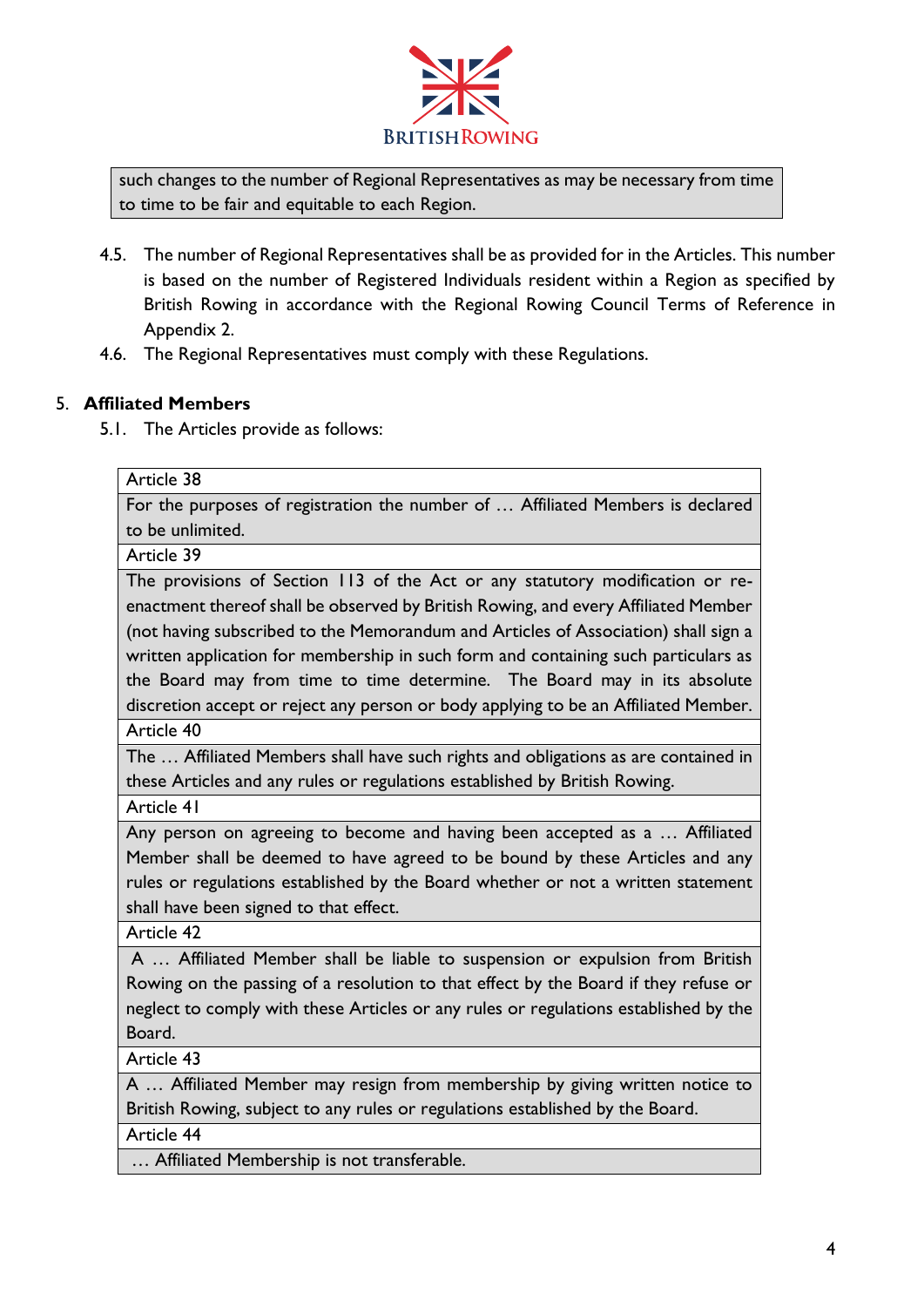

- 5.2. Any Club or a Competition that has its principal location in England may apply at any time to become an Affiliated Member of British Rowing.
- 5.3. British Rowing shall specify and publish the process for application to become an Affiliated Member of British Rowing.
- 5.4. The Board of British Rowing will approve or reject any application made by a Club or Competition to become an Affiliated Member. Upon acceptance as an Affiliated Member the Affiliated Member shall be subject to these Regulations as relevant.
- 5.5. If a Club or Competition has an application to become an Affiliated Member refused, it may reapply to become an Affiliated Member, but not within twelve calendar months from the date of such refusal.
- 5.6. Every Club or Competition on becoming an Affiliated Member shall send to British Rowing the name and address of the officer of the Club or Competition to whom all communications are to be sent and the Chair of the Club or Competition, and shall keep British Rowing informed both of any change in the name and/or address of such officer or Chair and of any change in the rules or constitution of such Club or Competition.
- 5.7. An Affiliated Member may resign on giving written notice to British Rowing. An Affiliated Member may resign at any time, subject to the financial provisions concerning Clubs referred to at Regulation 13.5.
- 5.8. Affiliated Members must:
	- 5.8.1. Comply with these Regulations; and
	- 5.8.2. Ensure that their members and any persons associated with the Club, Competition or its activities comply with these Regulations.
- 5.9. No Affiliated Member should have any kind of Rowing relationship with any Club, association, body or other organisation that has been suspended by World Rowing, Scottish Rowing, Welsh Rowing or any national federation that is affiliated to World Rowing.
- 5.10. An Affiliated Member may have its affiliation restricted, suspended or terminated, be fined or otherwise penalised pursuant to these Regulations.

#### 6. **Clubs**

- 6.1. A Club whose principal location is in England may affiliate to British Rowing to develop, gain access to funding, compete or to be recognised as a British Rowing member. As part of the application process to become an Affiliated Member, a Club must:
	- 6.1.1. Complete the application form made available by British Rowing from time to time;
	- 6.1.2. Pay the relevant subscription fee;
	- 6.1.3. Have a designated boating base, or permission from a host Club to use their facilities and/or equipment;
	- 6.1.4. Complete the British Rowing Safety Audit which must be approved by the relevant Regional Rowing Safety Advisor;
	- 6.1.5. Review all British Rowing welfare policies, and appoint a Club Welfare Officer;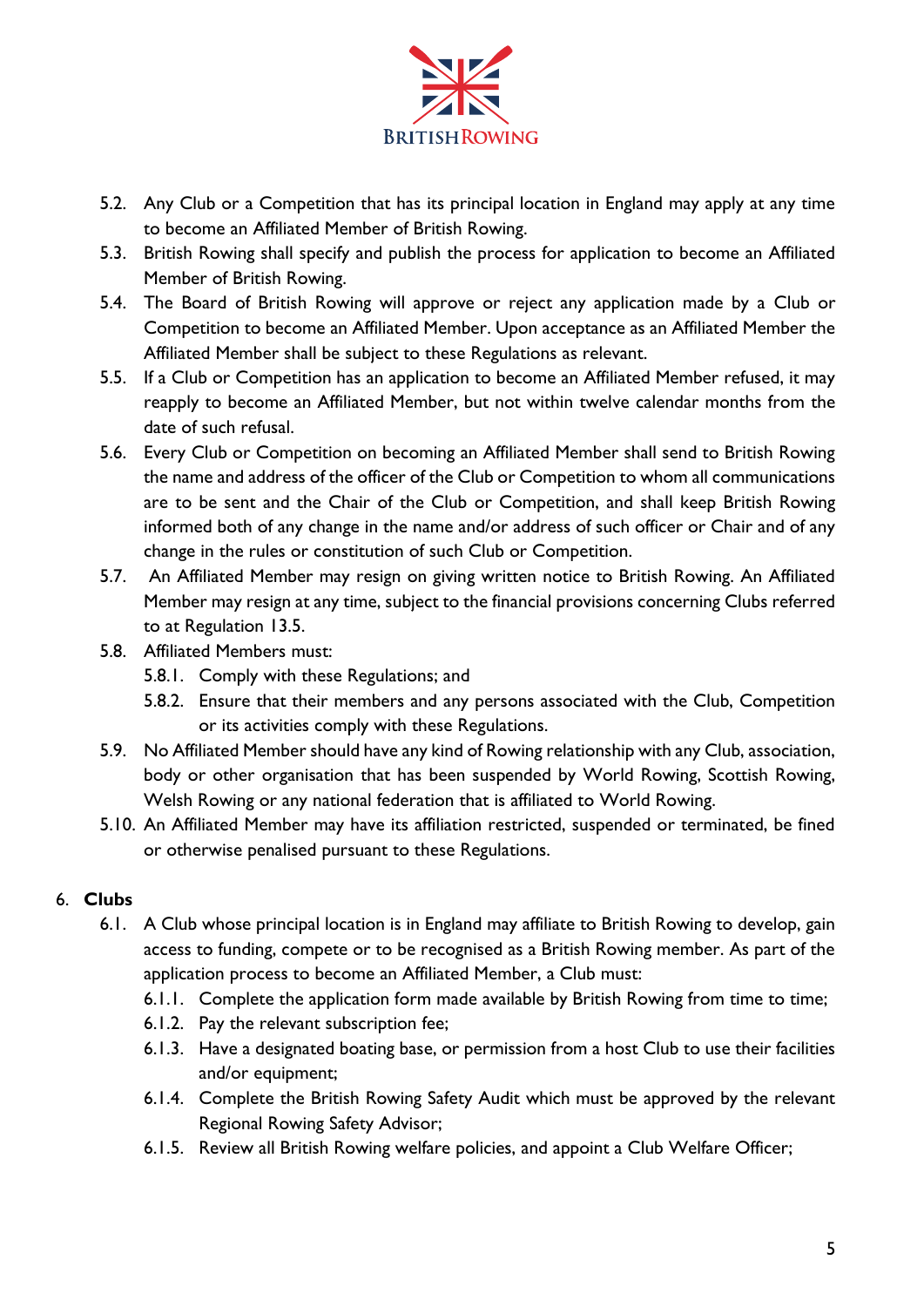

- 6.1.6. Provide a copy of its constitution, which must contain an equal opportunities clause and confirmation that the Club will abide by the Regulations and adhere to the safety requirements of the British Rowing RowSafe Guide;
- 6.1.7. Be adequately insured and take responsibility for all of their equipment and liability for the actions for the Club; and
- 6.1.8. Obtain approval from the relevant Regional Rowing Council for the application.
- 6.2. If a Club is accepted as an Affiliated Member it will become a member of the relevant Regional Rowing Council subject to the provisions of the Regional Rowing Council constitution. This relevant Regional Rowing Council shall be determined by reference to the principal location where the Club's Rowing activities take place.
- 6.3. British Rowing may from time to time request that Clubs provide information relating to the Club as British Rowing shall require, including:
	- 6.3.1. An annual audit to confirm that the Club complies with the Safety provisions of these Regulations;
	- 6.3.2. The number of Club members both rowing and non-rowing (in order that British Rowing may calculate the relevant subscription fees); or
	- 6.3.3. Confirmation that the Club has adequate and appropriate public and/or civil liability insurance.
- 6.4. The Sport Committee shall record the racing colours of every Club at the time of its affiliation. Any subsequent changes to the racing colours shall not take effect until approved by the Sport Committee.
- 6.5. All boats being used from Clubs for racing, training, and recreation, including private craft, safety and coaching launches shall be identifiable by the three letter code, as issued by British Rowing, together with a three digit fleet number (including zeros) as determined by the Club. The lettering shall be in capitals, in a regular sans serif font, with a minimum height of 6cm and clearly readable (in a contrasting colour) on both port and starboard saxboards, or vertical surface.
- 6.6. Clubs must keep, readily available, an up-to-date list of their fleet number/boat reference, including that issued to any member with a privately owned boat. Club members with private craft who move Clubs must change the identification code to that issued by their new Club before taking to the water.

#### 7. **Competition**

- 7.1. A Competition may apply at any time to the National Competition Committee (being the committee designated as such in the British Rowing Governance Handbook) to become an Affiliated Member according to the process and standards set by British Rowing.
- 7.2. If a Competition is accepted as an Affiliated Member it will become a member of the relevant Regional Rowing Council subject to the provisions of the Regional Rowing Council constitution. This relevant Regional Rowing Council shall be determined by reference to the principal location where the Competition's event activities take place.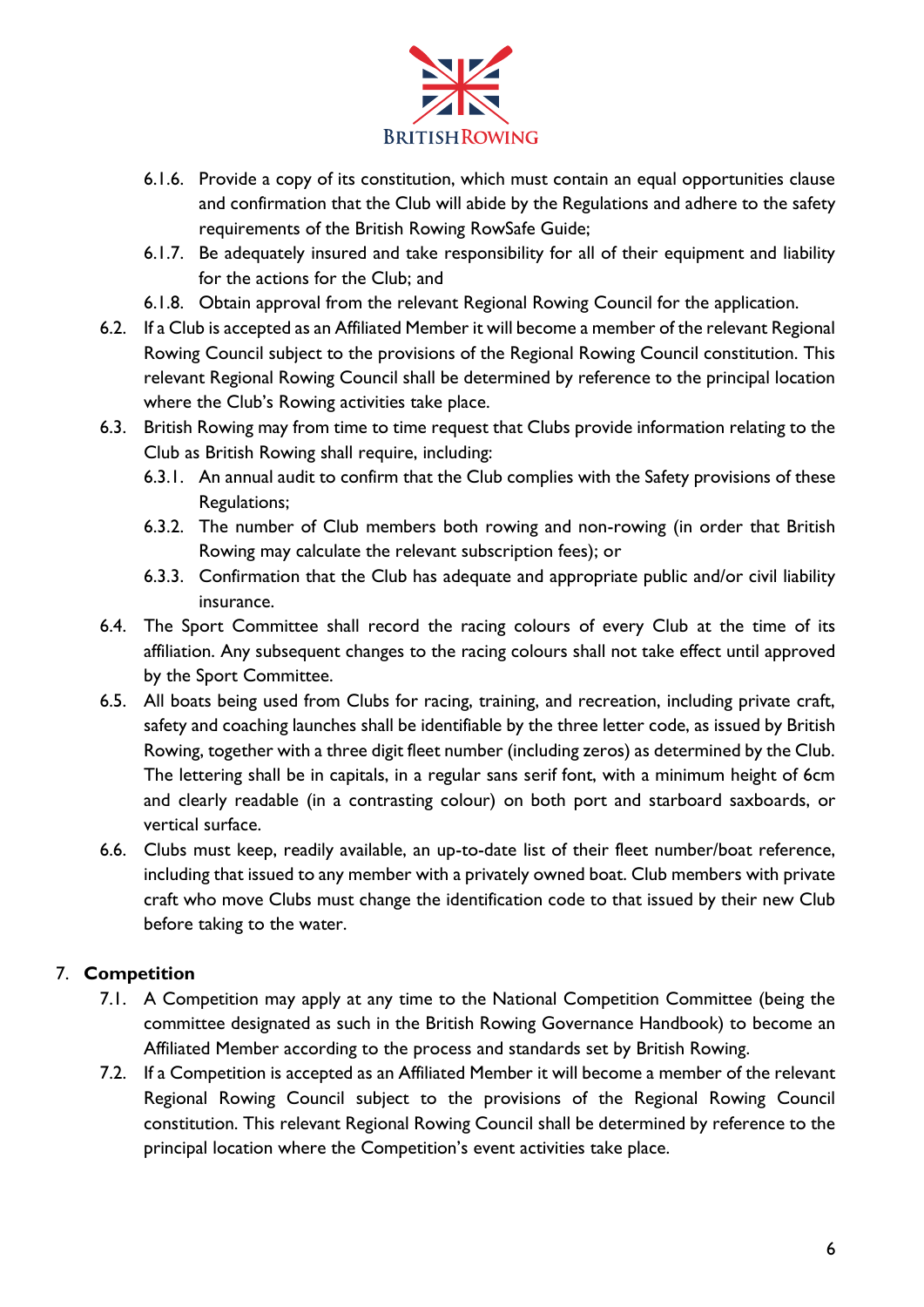

- 7.3. A Competition may have its affiliation restricted, suspended or terminated, be fined or otherwise penalised pursuant to these Regulations.
- 7.4. As part of the application process to become an Affiliated Member, a Competition must:
	- 7.4.1. Complete the application form made available by British Rowing from time to time;
	- 7.4.2. Pay the relevant affiliation fee and other costs;
	- 7.4.3. Provide all relevant information including a map of the course; the competition safety and welfare plan; and a risk assessment;
	- 7.4.4. Provide copies of all relevant local and/or national approvals concerning the competition;
	- 7.4.5. Submit a safety plan which must be approved by the relevant Regional Rowing Safety Advisor;
	- 7.4.6. Provide confirmation that the Competition will adhere to the safety requirements of the British Rowing RowSafe Guide;
	- 7.4.7. Be adequately insured; and
	- 7.4.8. Obtain approval from the relevant Regional Rowing Council for the application.
- 7.5. A Competition may have its affiliation restricted, suspended or terminated, be fined or otherwise penalised pursuant to these Regulations.

#### 8. **Registered Individuals**

- 8.1. Any individual may apply to British Rowing to become a Registered Individual. The means by which an individual makes an application, and the information required to support such an application, will be specified by British Rowing on its website.
- 8.2. Upon acceptance as a Registered Individual the Registered Individual must:
	- 8.2.1. Comply with these Regulations; and
	- 8.2.2. Comply with the Registered Individual Terms and Conditions which can be found at [www.britishrowing.org/join/terms-and-conditions/.](http://www.britishrowing.org/join/terms-and-conditions/)
- 8.3. A Registered Individual may have any rights restricted, suspended or terminated, be fined or otherwise penalised pursuant to these Regulations.

## RIGHTS AND RESPONSIBILITIES

#### 9. **Equity, Diversity and Inclusion and Code of Conduct**

9.1. British Rowing aims to ensure that all people irrespective of their age, gender, gender reassignment, disability, race, ethnic origin, nationality, colour, marital or civil partnership status, pregnancy, maternity or parental status, religion or belief, social-economic status, sexual orientation or political belief, have an equal opportunity to participate in Rowing at all levels and in all roles, whether as beginner, participant, performer, or as a coach, manager, employee, administrator or official.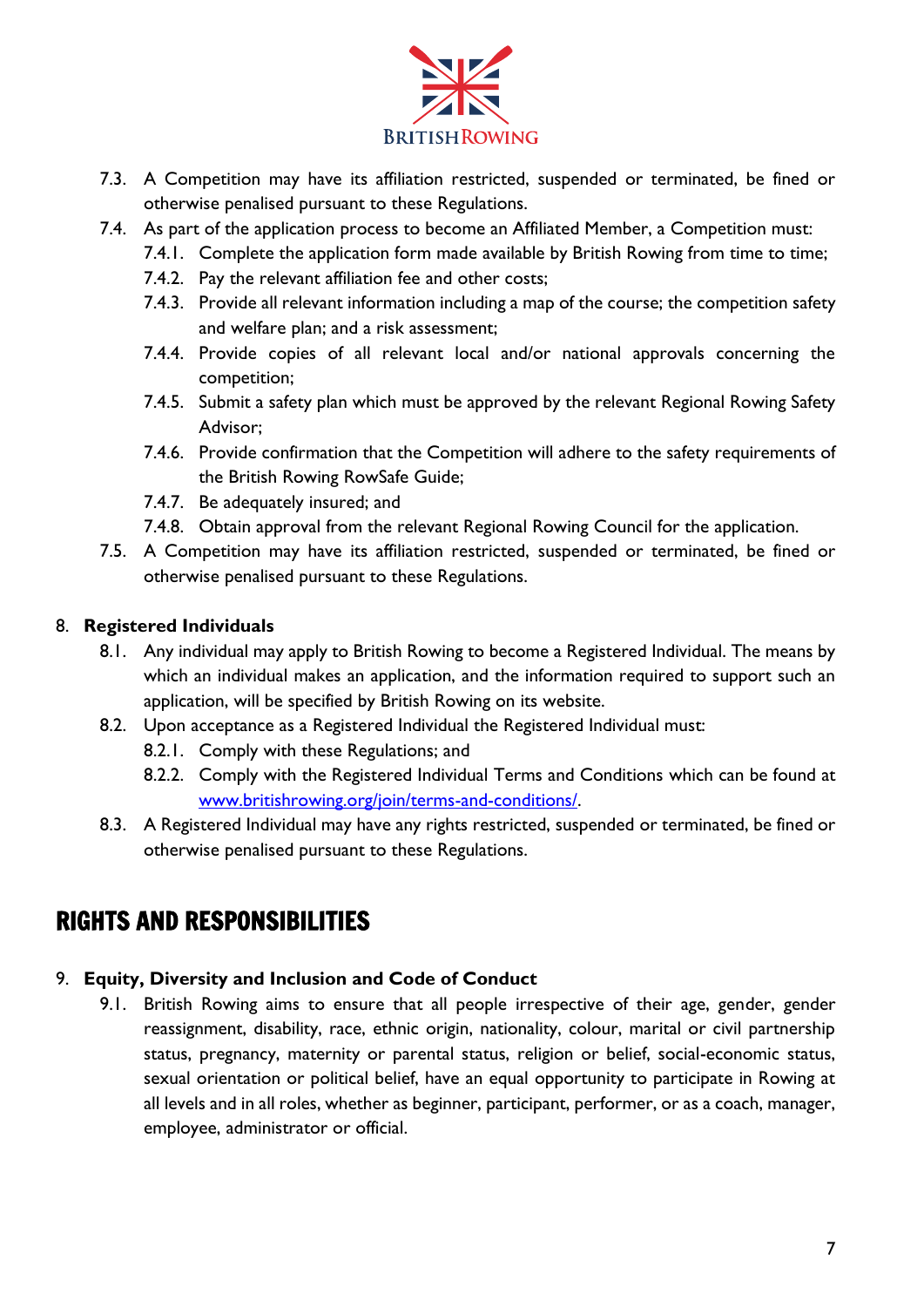

- 9.2. All persons associated with British Rowing, including but not limited to Registered Individuals, Clubs, Competitions, persons associated with participants in Rowing including parents, guardians, carers and supporters, all technical officials and umpires, coaches, instructors and other support persons, volunteers and all British Rowing employees, are subject to and must comply with the British Rowing Code of Conduct.
- 9.3. A copy of the British Rowing Code of Conduct can be downloaded from the British Rowing website.
- 9.4. A breach of the British Rowing Code of Conduct by any person to whom these Regulations apply to may be treated as a disciplinary offence.

#### 10. **Safeguarding**

- 10.1. Any person or organisation that these Regulations apply to must comply with British Rowing Safeguarding & Protecting Children and Young People Policy and the Safeguarding and Protecting Adults Policy and any supplementary guidance set out by British Rowing. A breach of those policies by any person that these Regulations apply to may be treated as a disciplinary offence.
- 10.2. Affiliated Members must require as a condition of membership and/or participation that their members and/or participants (and any persons associated with the Club or Competition and its activities) comply with the British Rowing Safeguarding & Protecting Children and Young People Policy and the Safeguarding and Protecting Adults Policy and any supplementary guidance set out by British Rowing.
- 10.3. Each Affiliated Member where children of young people may be present must:
	- 10.3.1. Appoint a Welfare Officer and publish their contact details;
	- 10.3.2. Only allow coaches to work with children if they have an up to date criminal records check and two independent positive references;
	- 10.3.3. Have up to date, sport specific, safeguarding training.
- 10.4. All concerns about a child or adult at risk must be acted upon in accordance with British Rowing's safeguarding reporting procedure.
- 10.5. Where concerns and disclosures of abuse against a child occur, British Rowing will prioritise the well-being of children and act in accordance with UK legislation and guidance. Where information is received which causes British Rowing to conclude on reasonable grounds that there is a risk that an individual is unsuitable to work with or have unsupervised access to children within Rowing, British Rowing may impose a suspension on the individual concerned from any competition or activity promoted by or authorised by British Rowing or any Affiliated Member in accordance with British Rowing's safeguarding policies and procedures.
- 10.6. Where concerns and disclosures of poor safeguarding practice by an Affiliated Member occur, British Rowing may impose a suspension of any activities of the Affiliated Member involving children in accordance with British Rowing's safeguarding policy and procedures.

#### 11. **Safety**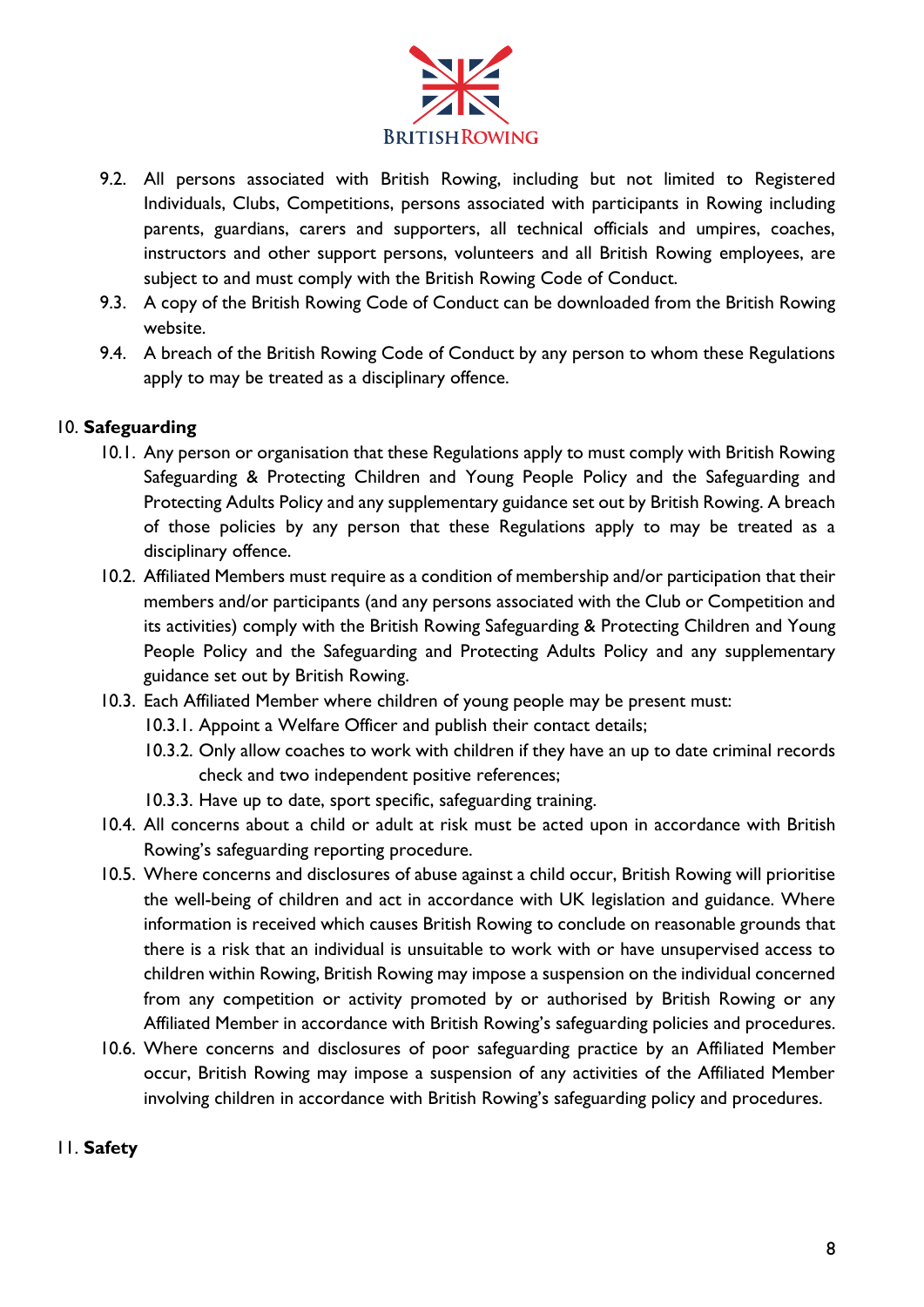

- 11.1. All Affiliated Members and Registered Individuals must organise, manage and carry out their activities in a safe and responsible manner with due regard for any guidance, or similar advice, issued by British Rowing or other safety advisory or regulatory bodies.
- 11.2. Any person or organisation to whom that these Regulations apply to must comply with any such guidance or advice. A breach of any such guidance or advice by any person to whom these Regulations apply to may be treated as a disciplinary offence.
- 11.3. All Affiliated Members and Registered Individuals must comply with the British Rowing RowSafe guide, which provides safety advice to rowers, Clubs, competitions and everyone else associated with the sport of rowing. A copy of the British Rowing RowSafe guide can be downloaded from the British Rowing website.
- 11.4. Registered Individuals must:
	- 11.4.1. Take responsibility for their own safety both on and off the water; and
	- 11.4.2. Ensure that their actions both on and off the water do not put others at risk.

#### 11.5. Clubs must:

- 11.5.1. Ensure a positive safety culture;
- 11.5.2. Establish and publish a safety policy in which they commit to safety;
- 11.5.3. Provide a safe environment for their members and others to enjoy their sport;
- 11.5.4. Appoint a Club Rowing Safety Advisor(s) to lead and advise on promoting safe practice;
- 11.5.5. Establish and communicate safety rules that define what is, and what is not, appropriate behaviour on and off the water;
- 11.5.6. Provide their members with education and training in risk assessment and safe practice;
- 11.5.7. Complete the British Rowing Annual Safety Audit and implement any recommendations made as a result of this Audit;
- 11.5.8. Liaise with all water users and other stakeholders (such as the local sailing club) to ensure that neither will put the other at risk;
- 11.5.9. Encourage Club members to be accountable for safety and report all incidents; and
- 11.5.10. Take appropriate action if its members fail to abide by its Safety Rules.
- 11.6. Competitions must:
	- 11.6.1. Complete and maintain a risk assessment and use this to define it safety plans for the competition;
	- 11.6.2. Promote and communicate safe practice in all activities associated with the competition;
	- 11.6.3. Appoint a competition Rowing Safety Advisor to lead and advise
	- 11.6.4. Support their competition Rowing Safety Advisor and take their advice into account.
- 11.7. Regional Rowing Councils must:
	- 11.7.1. Develop and encourage a positive safety culture and safe practice in the region;
	- 11.7.2. Support Clubs and Competitions in organising their activities and encourage them to follow good practice based on the risks associated with the type of Club, waters and activities in the region;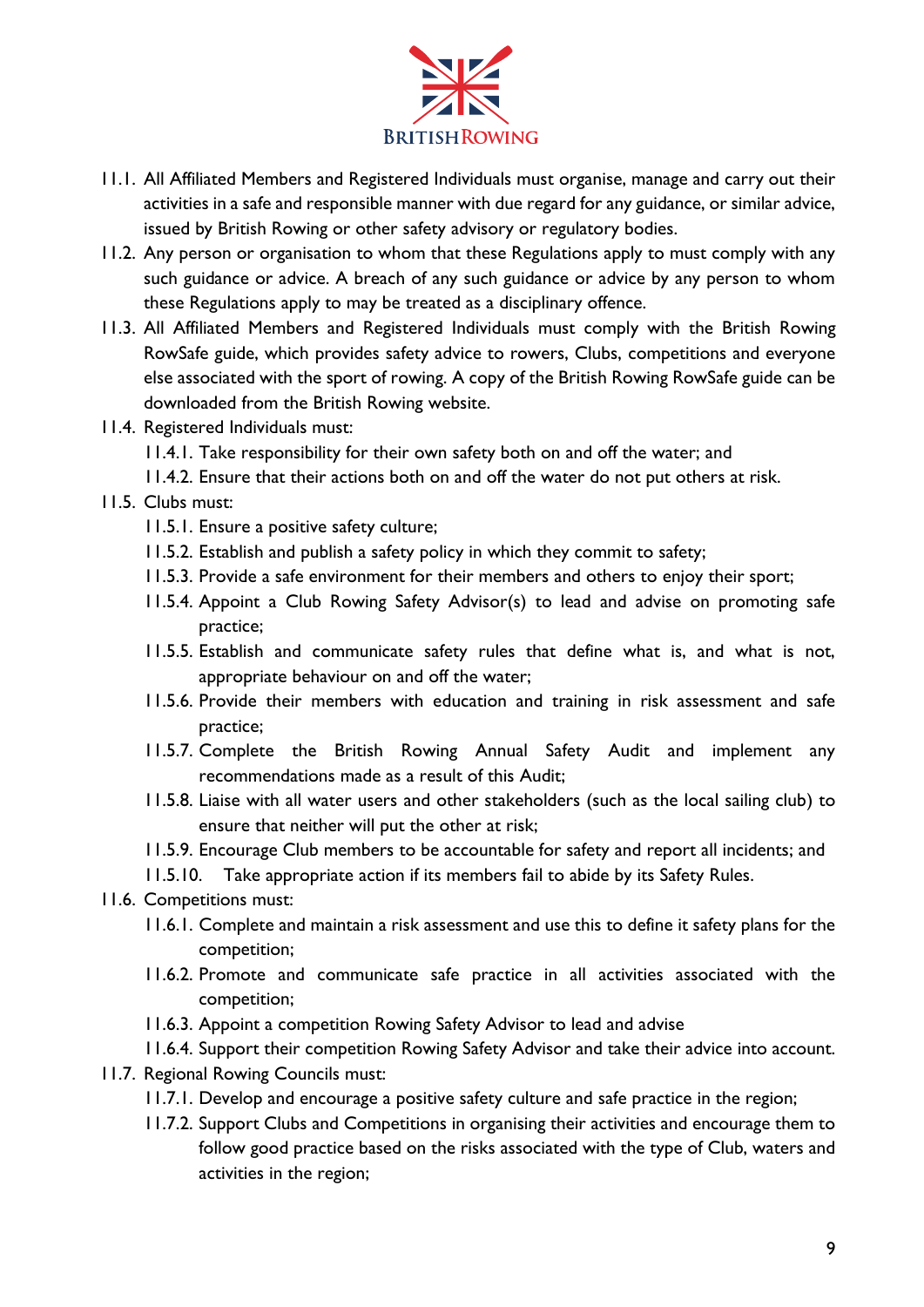

- 11.7.3. Promote safety education and training;
- 11.7.4. Review the safety provision of competitions within the region and provide or withhold approval for each of them to be held;
- 11.7.5. Review safety at Clubs and Competitions and provide feedback to those Clubs and events;
- 11.7.6. Maintain contact with navigation and other authorities to assist their Clubs and Competitions to operate safely; and
- 11.7.7. Appoint a Regional Rowing Safety Advisor to lead and advise on promoting safe practice.

#### 12. **Integrity and Conduct**

- 12.1. All Registered Individuals must comply with the policies adopted, approved and published by the Board from time to time, which include (but are not limited to):
	- 12.1.1. British Rowing Anti-Doping Policy;
	- 12.1.2. British Rowing Integrity Policy; and
	- 12.1.3. British Rowing Code of Conduct
- 12.2. Any person to whom these Regulations must comply with the Policies referred to above. Any failure to do so may be treated as a breach of these Regulations and as a disciplinary offence.

#### 13. **Subscriptions**

- 13.1. The Board shall each year fix and approve the rates and scales of subscriptions to be paid by:
	- (a) Affiliated Members; and
	- (b) Registered Individuals.
- 13.2. The rates and scales of subscriptions shall be approved following consultation with the Regional Chair Forum.
- 13.3. Each Affiliated Member and Registered Individual must pay the affiliation, subscription and/or other fees that are set by British Rowing.
- 13.4. The date upon which subscription fees are due and payable is referred to as the 'Subscription Date'.
- 13.5. Clubs:
	- 13.5.1. A Club shall pay the subscription fees by 1st April for the ensuing calendar year.  $1^{st}$ April shall be the Subscription Date or such other date as British Rowing may specify.
	- 13.5.2. A Club in arrears of subscription six (6) weeks after any Subscription Date shall be automatically suspended and shall not be permitted to compete in any Competition.
	- 13.5.3. A Club in arrears of subscription six (6) months after any Subscription Date shall be automatically removed from the list of Affiliated Members. British Rowing may at its discretion restore such Club's name and membership rights on payment of the arrears due.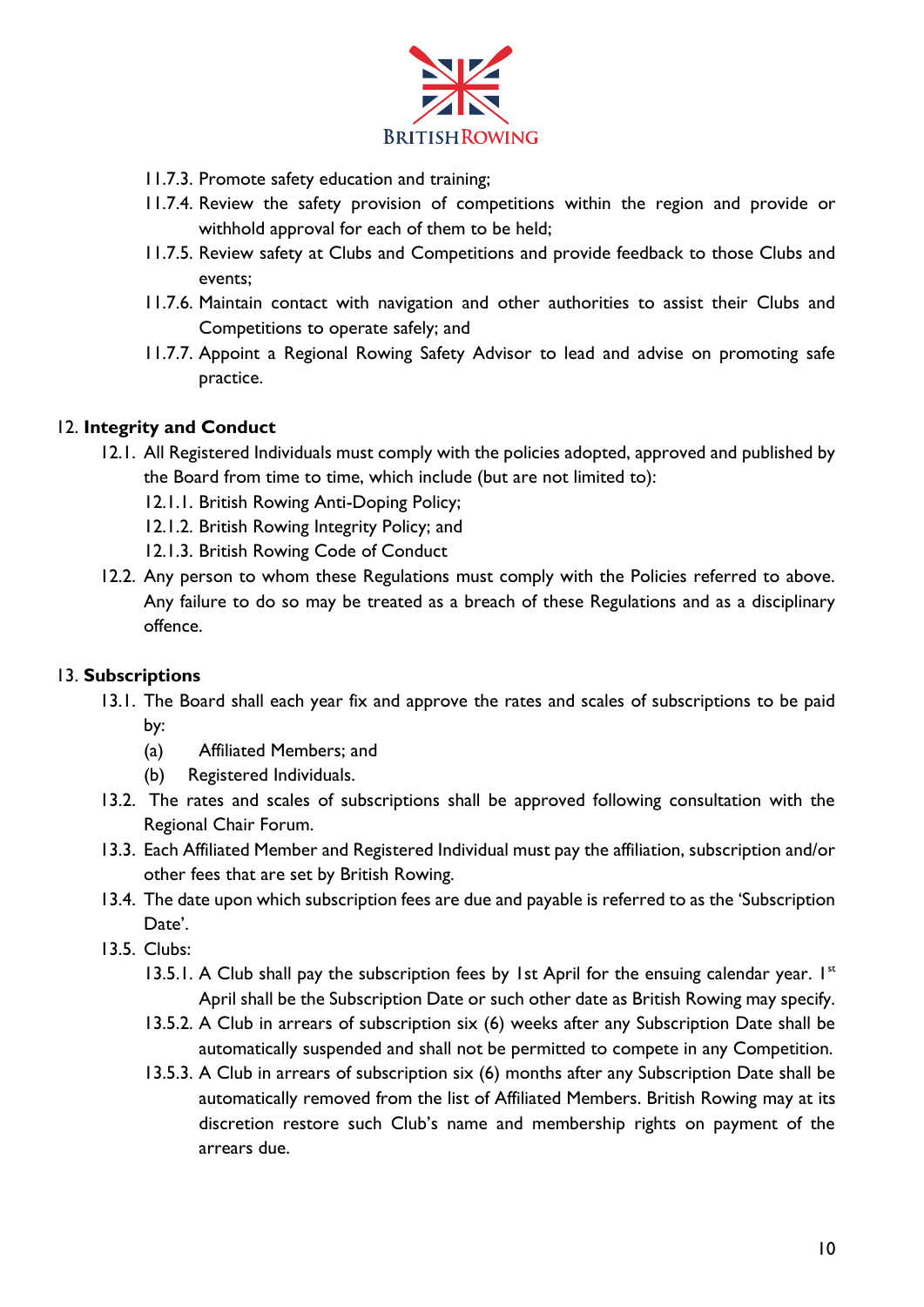

- 13.5.4. No Club suspended for being in arrears with the payment of the annual subscription shall be entitled to vote in the election of Regional Representatives.
- 13.5.5. If a Club resigns within 6 (six) weeks after the Subscription Date no subscription will be payable. If notice of resignation is not given within six weeks of the Subscription Date the Club will be liable to pay the whole of the subscription due for the relevant year.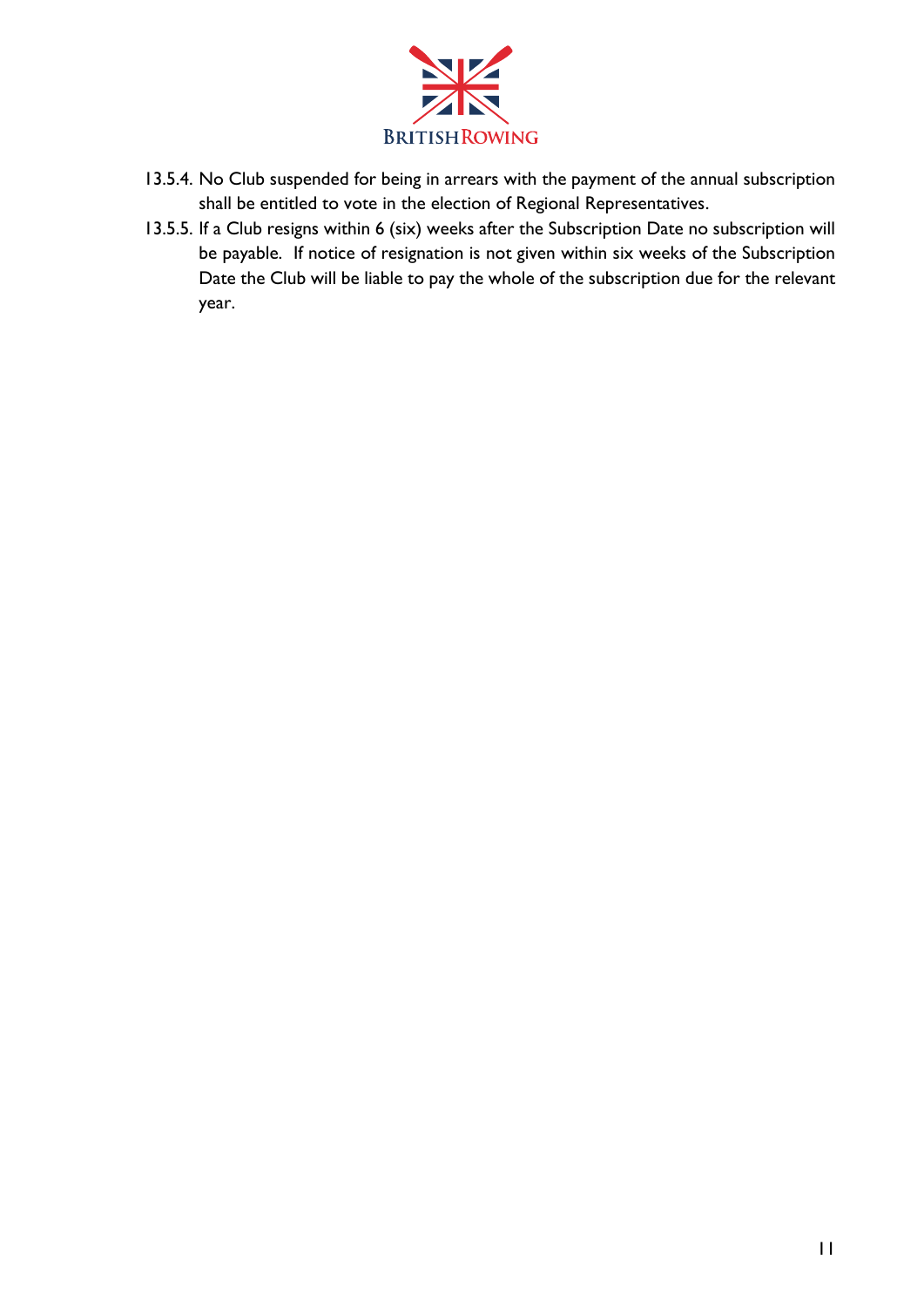

- 13.6. Competitions:
	- 13.6.1. A Competition must pay the relevant affiliation fees and other costs (including but not limited to insurance costs) within 14 (fourteen) days of the relevant Competition/s taking place.
	- 13.6.2. A Competition in arrears of any fees two (2) months after the date upon which those fees became payable may have any permission to hold its competition withdrawn by British Rowing.
	- 13.6.3. A Competition in arrears of any fees six (6) months after the date upon which fees became payable it shall be automatically removed from the list of Affiliated Members. British Rowing may at its discretion restore such Competition's name and membership rights on payment of the arrears due.

#### 14. **Allocation of Payments**

14.1. All payments or consideration for competitive Rowing and associated activities made by way of prizes or appearance fees shall be made to, or as arranged with, the appropriate Club. Each Club will enter into a contract or agreement with its registered competition members that will cover all questions on the distribution of cash or goods received by the Club through competition, sponsorship or other income linked with Rowing or associated activities.

## INTERNATIONAL COMPETITION

#### 15. **Selection for International Competition**

- 15.1. British Rowing shall maintain and publish a fair, open and transparent process for the selection of rowers to represent Great Britain in international competitions.
- 15.2. British Rowing shall maintain an appropriate and documented Selection Appeals Procedure in respect of the selections made for international competition. The current version is available at [www.britishrowing.org/about-us/policies-guidance/.](http://www.britishrowing.org/about-us/policies-guidance/)
- 15.3. All participants in international competitions within the sport of Para-Rowing must comply with all relevant World Rowing Para-Rowing classification rules.

## PARA-ROWING

16. All participants in Para-Rowing at national-level competitions must comply with all relevant British Rowing Adaptive Rowing Rules.

## ASSOCIATED ORGANISATIONS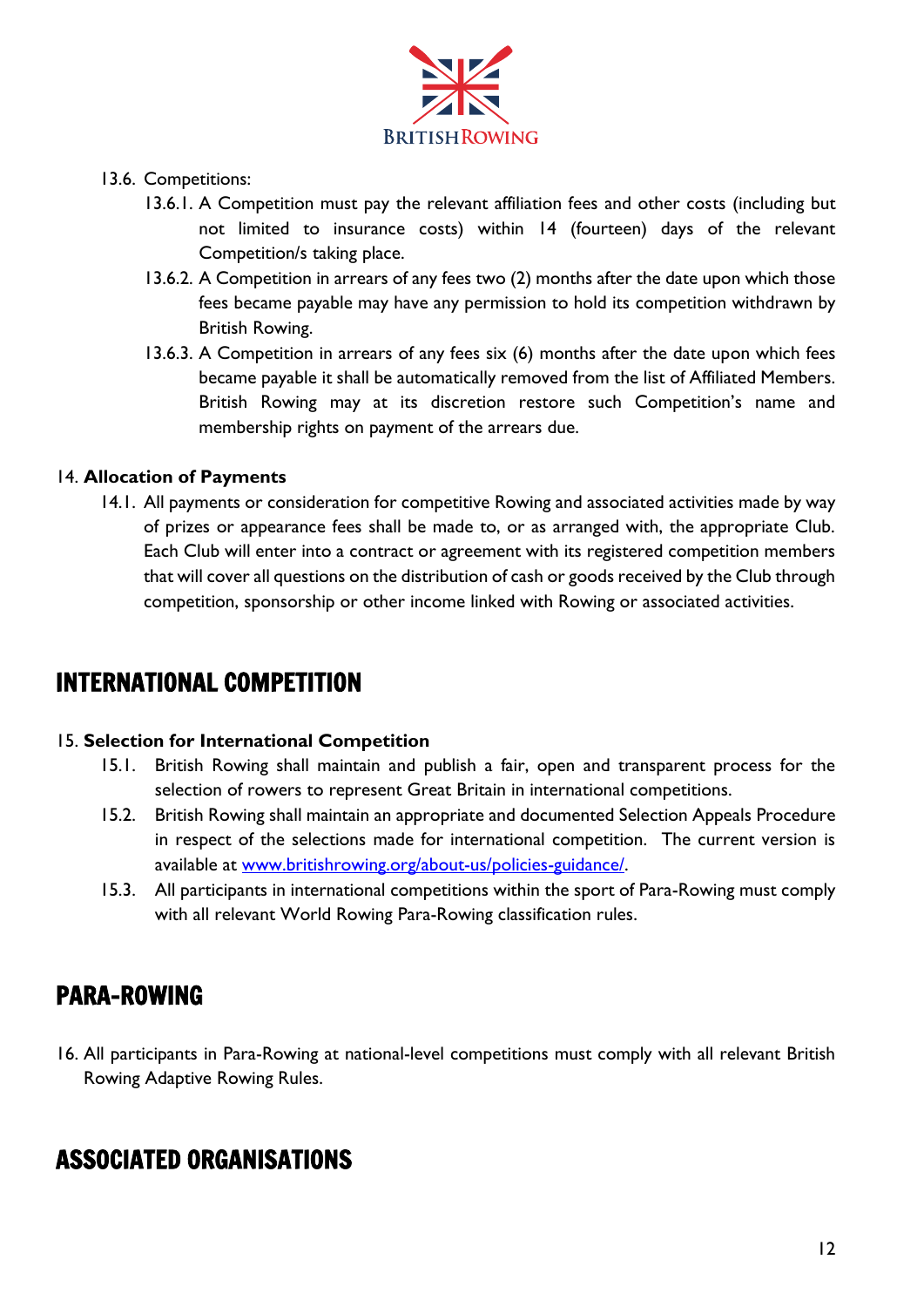

- 17. An organisation may apply to become an 'Associated Organisation' of British Rowing according to the process set by British Rowing for such applications.
	- 17.1. As part of the application process to become an Associated Organisation, an organisation must:
		- 17.1.1. Complete the application form made available by British Rowing from time to time; and
		- 17.1.2. Pay the relevant fee.
	- 17.2. Upon acceptance as an Associated Organisation shall have the right to refer to itself as a British Rowing Associated Organisation.
	- 17.3. An Associated Organisation shall not have any other rights and in particular shall not have any of the rights afforded to Affiliated Members and Registered Individuals by these Regulations.

## BRITISH ROWING INTELLECTUAL PROPERTY

#### 18. **British Rowing Brand**

- 18.1. British Rowing owns the British Rowing master-brand, GB Rowing Team logo and any other brands as specified in the British Rowing Brand Standards. The British Rowing Brand Standards are maintained by British Rowing and available on British Rowing's website.
- 18.2. As required by the British Rowing Brand Standards, any use of the British Rowing masterbrand, GB Rowing Team logo or other brands configurations and sub-brands must be approved in writing by British Rowing.
- 19. Intellectual Property
	- 19.1. British Rowing shall have the exclusive right to use its logos, unregistered and registered trademarks, copyright, designs and other industrial and intellectual property ('British Rowing intellectual property') subject to any licences granted to any third parties by British Rowing.
	- 19.2. British Rowing may from time to time make available online materials and content, subject to licence terms. The use of any such materials must be in accordance with relevant licence terms. Any breach of those licence terms by any Regional Rowing Council, Affiliated Member or Registered Individual will be treated both as an infringement of British Rowing's rights and as a breach of these Regulations.
	- 19.3. Nothing in these Regulations shall give any Regional Rowing Council, Affiliated Member or Registered Individual any right or licence to use any British Rowing intellectual property.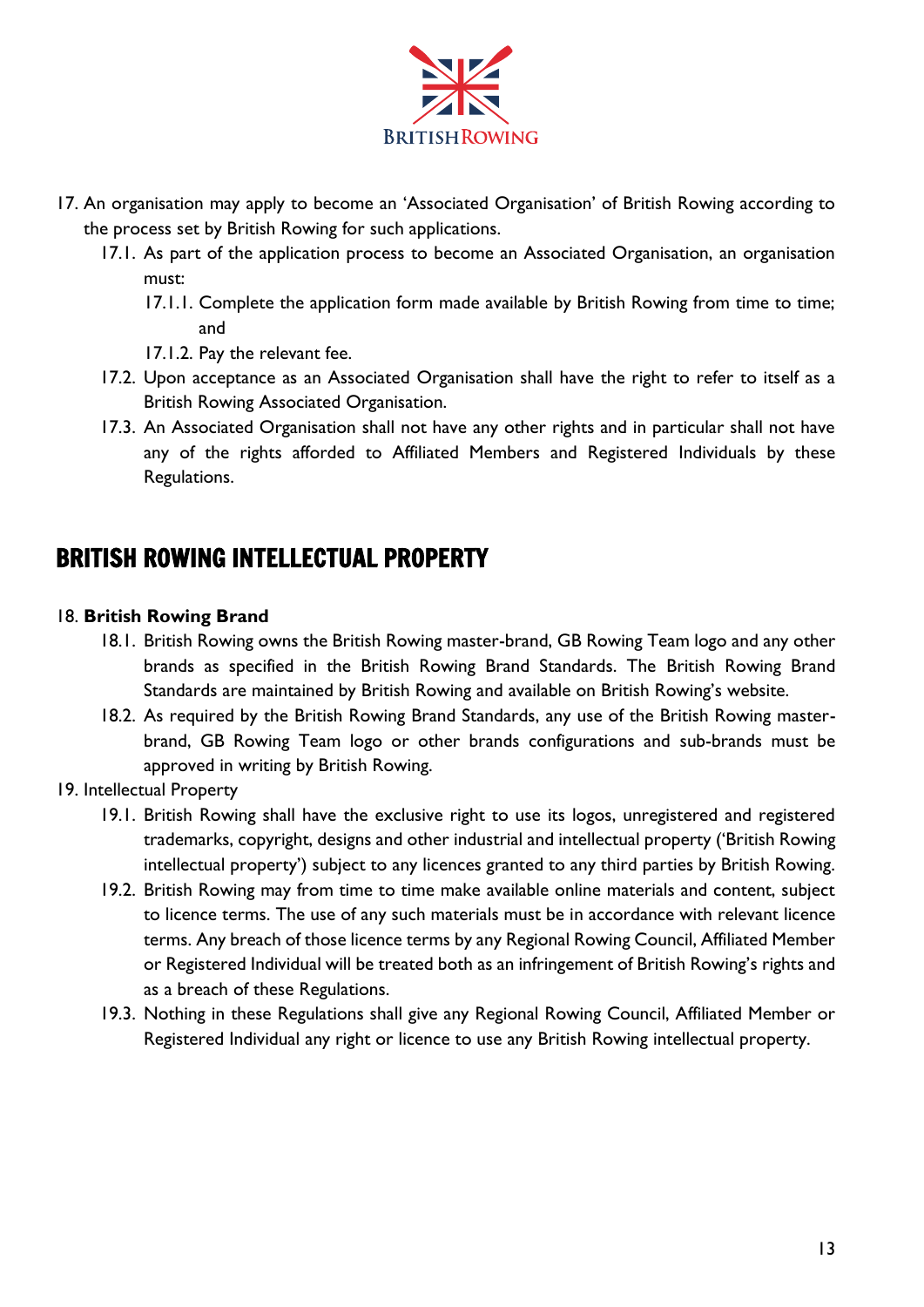

## DISCIPLINARY AND GRIEVANCE REGULATIONS

#### 20. **General**

- 20.1. The British Rowing Disciplinary and Grievance Regulations apply to Grievances, and to disciplinary issues that arise as between Registered Individuals, Affiliated Members, Regions and/or British Rowing.
- 20.2. The object of the Disciplinary and Grievance Regulations is to ensure that such matters are resolved in a fair, effective and timely manner.
- 20.3. Any deviation from the Disciplinary and Grievance Regulations shall not invalidate any finding or decision made unless the deviation raises a significant doubt as to the fairness of the finding or decision.
- 20.4. All documents submitted by any party pursuant to the Disciplinary and Grievance Regulations shall be used exclusively for those purposes.

#### 21. **The Disciplinary and Grievance Panel**

- 21.1. British Rowing has established a Disciplinary and Grievance Panel. The Disciplinary and Grievance Panel's principal purpose is to ensure that British Rowing handles all Grievances and disciplinary matters fairly and efficiently and in accordance with these Regulations.
- 21.2. The Disciplinary and Grievance Panel is appointed by and reports to the Board. It comprises a minimum of eight people who are appointed by the Board having regard to the mix of skills necessary for the effective discharge of the Disciplinary and Grievance Panel's duties. The Disciplinary and Grievance Panel will not include any person who is an employee of British Rowing. The Board will in consultation with the Disciplinary and Grievance Panel appoint a member of the Disciplinary and Grievance Panel to act as Chair of the Panel.
- 21.3. The Functions of the Disciplinary and Grievance Panel are to:
	- 21.3.1. Resolve Grievances, appeals and other disciplinary matters referred to it in accordance with these Regulations;
	- 21.3.2. Make such recommendations to the Board as may be necessary from time to time to ensure the effective and equitable handling of Grievances and disciplinary matters; and
	- 21.3.3. Provide guidance to Registered Individuals, Clubs, Competitions and Regions from time to time regarding these Regulations.

#### 22. **Grievances against British Rowing**

- 22.1. The procedure to be followed where a Grievance is brought shall be as provided in this Regulation 22.
- 22.2. A Grievance is an issue, complaint, dispute, concern or problem raised by a person, Registered Individual, Club, Competition or Regional Rowing Council against British Rowing.
- 22.3. The person or body that raises a Grievance is referred to as a 'Complainant'.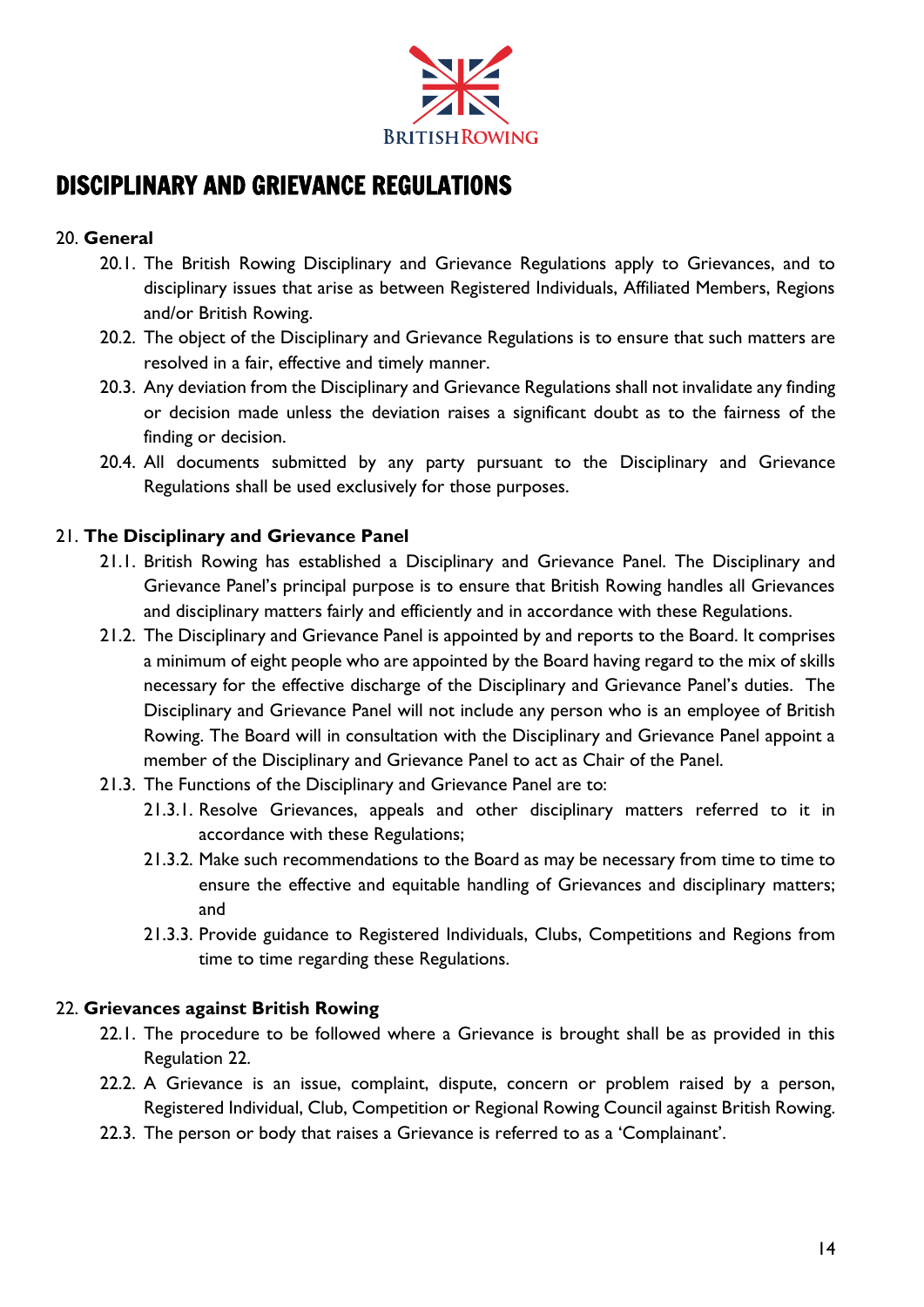

- 22.4. A Complainant must submit a Grievance in writing to British Rowing, which may be by post or by email.
	- 22.4.1. The Grievance must be submitted using the British Rowing Grievance form available from the British Rowing website.
	- 22.4.2. The Grievance must be sent to the address and e-mail address stipulated by British Rowing on the British Rowing Grievance form.
	- 22.4.3. If a Complainant is unable to submit a written Grievance, British Rowing will provide reasonable assistance to ensure that the Grievance can be submitted and considered.
	- 22.4.4. If a Complainant is under the age of 18 years British Rowing may advise the parents or legal guardians of the Complainant that a Grievance has been submitted and require that the parents or legal guardians of the Complainant accompany the Complainant at any hearing relating to the Grievance.
- 22.5. A Complainant must when submitting the British Rowing Grievance form provide:
	- 22.5.1. All relevant information and documents relating to the Grievance;
	- 22.5.2. The basis for the Grievance by reference to the Regulations;
	- 22.5.3. An explanation of all steps taken by the Complainant to resolve the Grievance;
	- 22.5.4. A statement of the remedy that the Complainant seeks to resolve the Grievance.
- 22.6. On receipt of the Grievance British Rowing will:
	- 22.6.1. Examine the Grievance to assess whether it complies with these Regulations;
	- 22.6.2. If the Complainant has not exhausted other reasonable means for resolving the issues identified in the Grievance, dismiss the Grievance and provide the Complainant with the reasons for the dismissal;
	- 22.6.3. If the Grievance does not comply with these Regulations, dismiss the Grievance and provide the Complainant with the reasons for the dismissal. Reasons for dismissing the Grievance may include:
		- Insufficient evidence to support the Grievance has been supplied;
		- The Grievance does not raise any serious or material issues;
		- The Grievance is malicious or vexatious or otherwise without merit;
		- The Grievance is not relevant to British Rowing;
		- British Rowing has no jurisdiction to consider and/or adjudicate on the Grievance.
	- 22.6.4. A Complainant may re-submit a Grievance dismissed pursuant to Regulation 22.6.2 or 22.6.3 by remedying the defects identified by British Rowing.
- 22.7. If the Grievance does comply with these Regulations, British Rowing will appoint an appropriate person to consider the Grievance ('the Investigating Officer'). The Investigating Officer may be a person employed by British Rowing, a volunteer holding a position within British Rowing or a third party, depending on the nature of the Grievance.
	- 22.7.1. The Investigating Officer will notify any individual (and any other person as necessary) who is the subject of the Grievance (a 'Respondent') and provide them with a copy of the Grievance.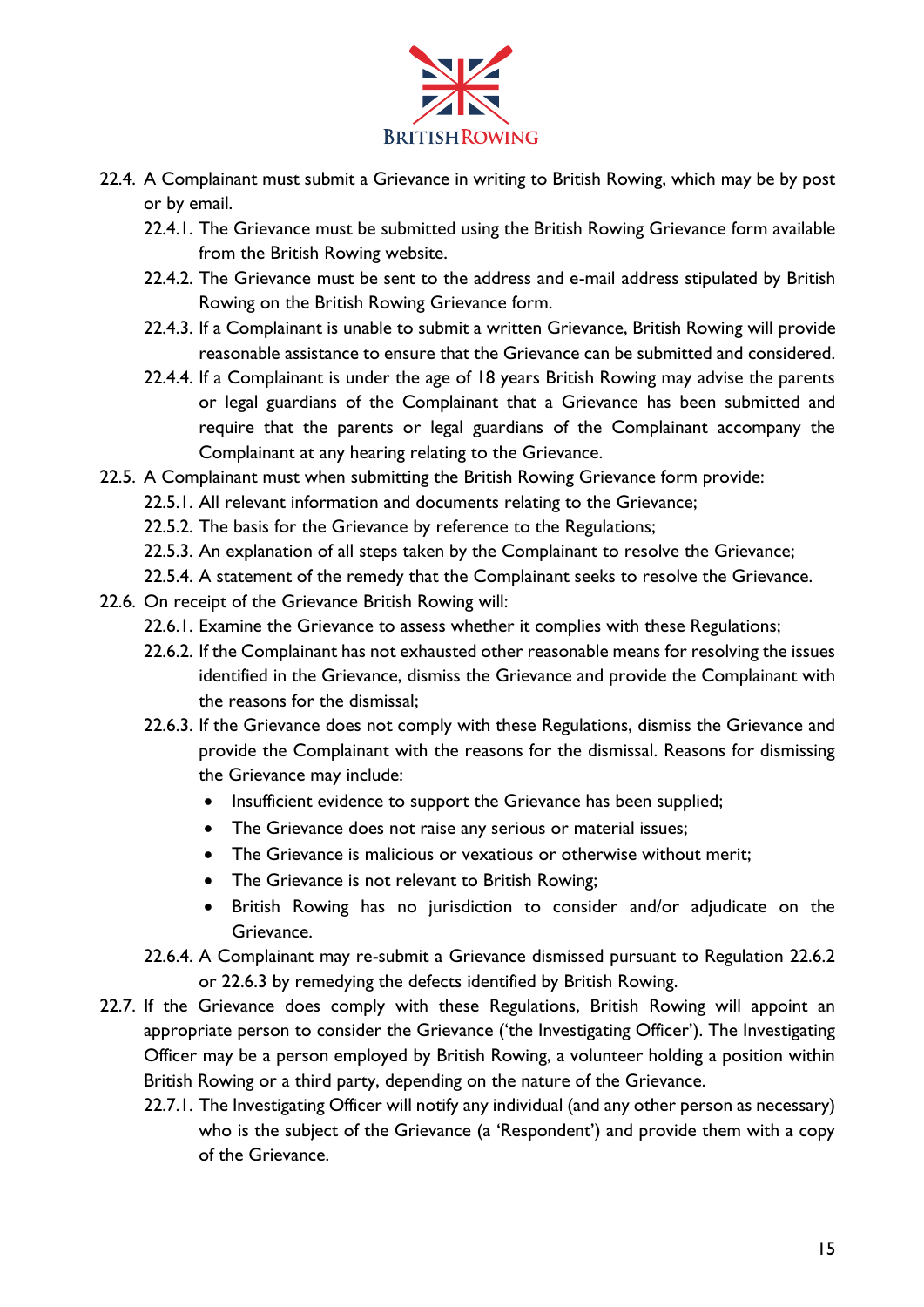

- 22.7.2. The Respondent will be asked to provide a statement and any relevant evidence and documents in response to the Grievance which must be provided to the Investigating Officer within twenty-one (21) days of the Respondent being provided with a copy of the Grievance. This may be extended at the discretion of the Investigating Officer for such period of time that the Investigating Officer (in consultation where appropriate with the Chair of the Disciplinary and Grievance Panel) considers reasonable.
- 22.7.3. The Investigating Officer may carry out such further investigation into the Grievance as the Investigating Officer considers appropriate, which may include interviewing the Complainant and Respondent in person, and requesting and reviewing documents.
- 22.7.4. The Investigating Officer may conclude the investigation by convening a hearing to be attended by the Complainant and the Respondent (accompanied at such a hearing if they wish by a person of their choosing). Such hearings may be conducted in whatever way is reasonably practicable, including in person, by telephone or video call, or on the basis of written submissions. The Chair of the Disciplinary and Grievance Panel may attend any such hearing.
- 22.7.5. The Investigating Officer will notify the Complainant and the Respondents in writing as to the outcome of the investigation of the Grievance within fourteen (14) days of the completion of the investigation. The notification will explain and summarise the Investigating Officer's decision by reference to:
	- 22.7.5.1. The scope and extent of the investigation;
	- 22.7.5.2. The matters considered by the Investigating Officer and the evidence relied on by the Investigating Officer;
	- 22.7.5.3. The reasons for the decision;
	- 22.7.5.4. Any measures that the Investigating Officer recommends should be taken as a result of the decision (which may include a recommendation that the matters identified by the Grievance should be treated as a Misconduct Allegation pursuant to these Regulations).
- 22.8. The Complainant and/or British Rowing may appeal the Investigating Officer's decision.
- 22.9. Any appeal will be addressed according the provisions below relating to Appeals.

#### **Misconduct Proceedings**

- 23. The procedure to be followed in situations where British Rowing alleges that a Registered Individual, Club or Competition (in this Regulation 23 referred to as a 'Party') has committed an act of Misconduct shall be as provided in this Regulation 23.
	- 23.1. In these Regulations the term Misconduct means conduct is inappropriate, incorrect, improper, unlawful, or unsporting and/or has the potential to bring the sport of Rowing into disrepute ('Misconduct'). Examples of Misconduct include, but are not limited to:
		- 23.1.1. Any breach, failure refusal or neglect to comply with a provision of the Memorandum and Articles of Association, these Regulations or any relevant standard established by British Rowing.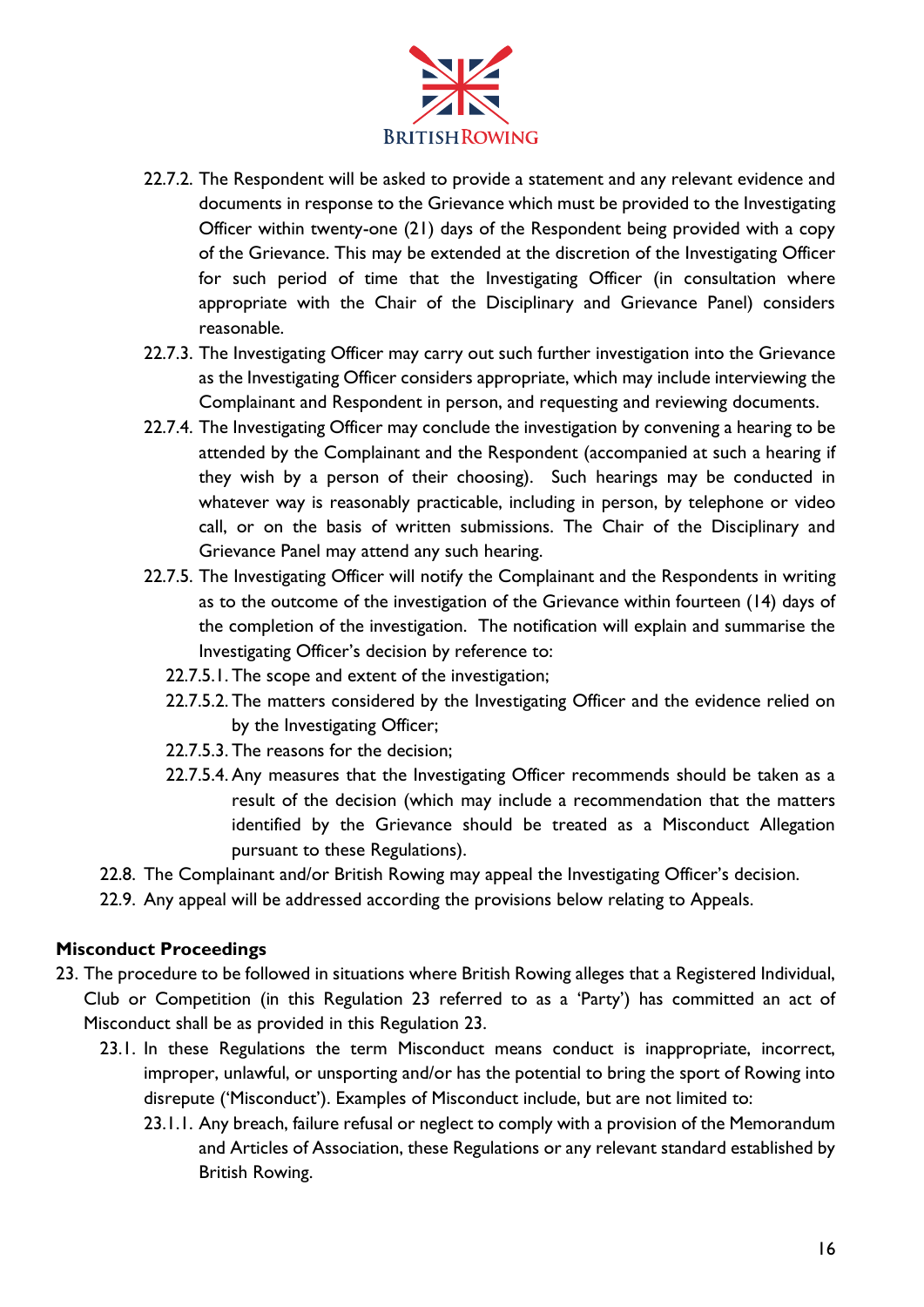

- 23.1.2. Acting in contravention of British Rowing's Code of Conduct.
- 23.1.3. Any form of behaviour that is otherwise considered by British Rowing to be unacceptable, offensive, discriminatory or contrary to its values.
- 23.1.4. Where an individual, directly or indirectly, agrees to give, offers, solicits, accepts or agrees to accept any bribe, gift or reward or consideration of any nature that is or could appear to relate in any way to seek to influence the outcome or conduct of a competition in a manner contrary to sporting ethics.
- 23.1.5. A breach of British Rowing's Safeguarding and Protecting Children and Young People or Safeguarding and Protecting Adults policies.
- 23.2. If British Rowing believes that a Party has committed Misconduct it shall appoint an appropriate person ('the Investigating Officer') to consider the allegation ('the Misconduct Allegation). The Investigating Officer may be a person employed by British Rowing, a volunteer holding a position within British Rowing or a third party, depending on the nature and seriousness of the Misconduct Allegation. British Rowing may appoint a panel of up to three persons to fulfil the role of Investigating Officer.
- 23.3. If the Misconduct Allegation arises in connection with British Rowing's Safeguarding and Protecting Children and Young People or Adults policies, British Rowing may nominate the 'Case Management Group' (this being the body established by way of the Safeguarding and Protecting Children and Young People, and Adults policies) to act as the Investigating Officer. Any conclusions or decisions made by the Case Management Group may be applied to these Regulations.
	- 23.3.1. The Investigating Officer will within fourteen (14) days of being appointed review the Misconduct Allegation in order to establish whether the Misconduct Allegation requires investigation.
	- 23.3.2. If the Investigating Officer determines that there is insufficient evidence to warrant an investigation into the Misconduct Allegation, the Investigating Officer may dismiss the Misconduct Allegation and provide British Rowing with the reasons for the dismissal, or alternatively, identify the measures required by British Rowing in order to allow an investigation to proceed.
	- 23.3.3. If the Investigating Officer determines that there is sufficient evidence to warrant an investigation into the Misconduct Allegation, the Investigating Officer shall notify the relevant Party of the details of the Misconduct Allegation and the evidence in support of the Misconduct Allegation.
	- 23.3.4. The notification shall be sent to the relevant Party with all supporting evidence and documentation identified by the Investigating Officer.
	- 23.3.5. The relevant Party may provide a statement and any papers in response to the notification which must be provided to the Investigating Officer within fourteen (14) days of receipt of the notification. This may be extended at the discretion of the Investigating Officer by a further period of fourteen (14) days.
	- 23.3.6. The Investigating Officer may carry out such further investigation into the Misconduct Allegation as the Investigating Officer considers appropriate, which may include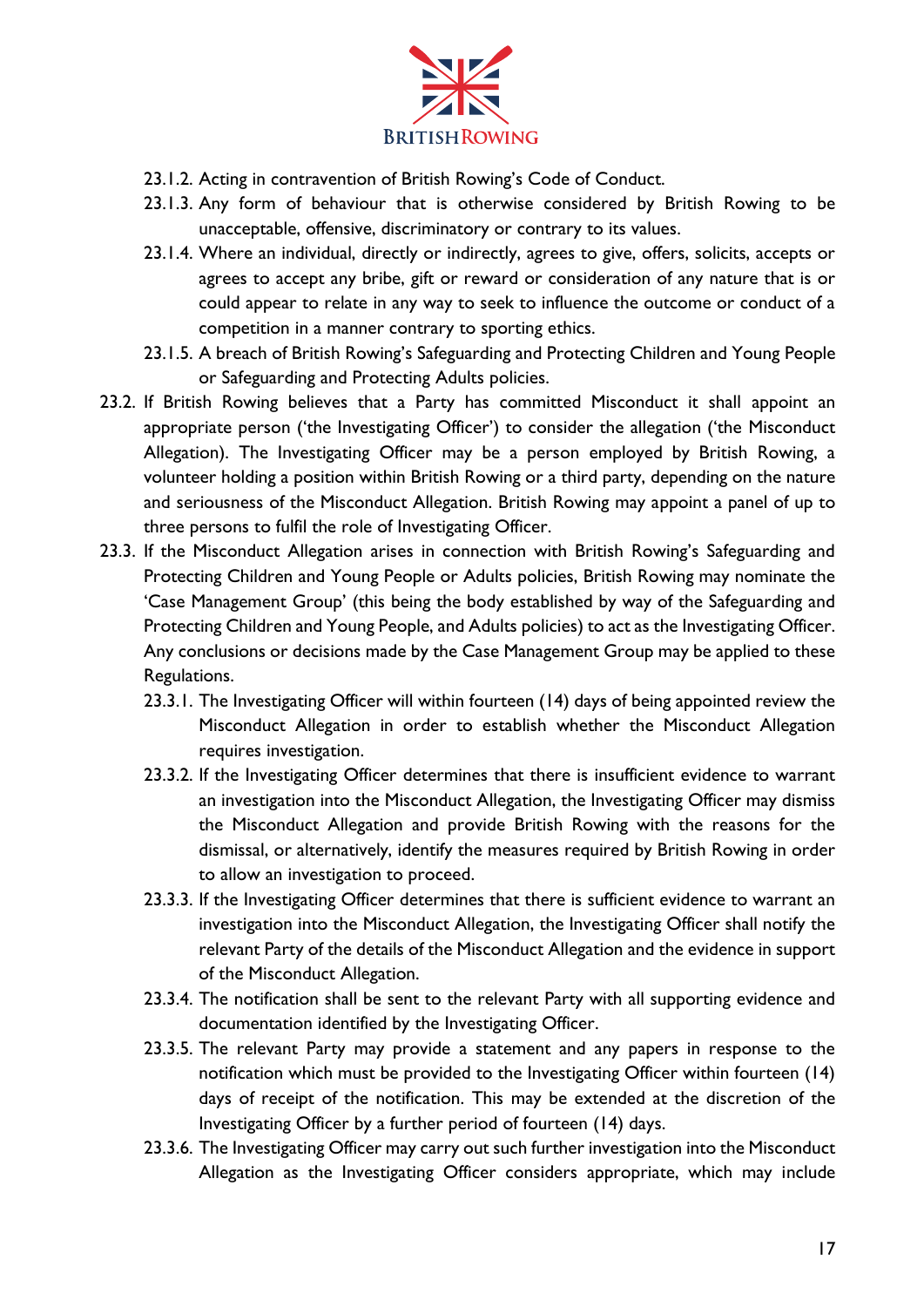

interviewing the relevant Party and/or other personnel in person, and requesting and reviewing documents.

- 23.3.7. The Investigating Officer may conclude the investigation by convening a hearing to be attended by the relevant Party. The relevant Party shall have the right to be accompanied at such a hearing by a person of their choosing. Such hearings may be conducted in whatever way is reasonably practicable, including in person, by telephone or video call, or on the basis of written submissions.
- 23.3.8. The Investigating Officer will notify the relevant Party and British Rowing in writing as to the outcome of the investigation into the Misconduct Allegation within 7 days of the completion of the investigation.
- 23.4. The outcome of the investigation will be either:
	- 23.4.1. A decision made by the Investigating Officer; or
	- 23.4.2. A decision (which may be made in consultation with British Rowing) that the Misconduct Allegation should be assessed and determined by the Disciplinary and Grievance Panel.
- 23.5. Any decision made by the Investigating Officer pursuant to Regulation 23.4.1 will explain and summarise the Investigating Officer's decision by reference to:
	- (a) The scope and extent of the investigation;
	- (b) The matters considered by the Investigating Officer and the evidence relied on by the Investigating Officer;
	- (c) The decision and the reasons for the decision;
	- (d) Any measures that the Investigating Officer recommends should be taken as a result of the decision.
- 23.6. British Rowing and/or the relevant Party may appeal the Investigating Officer's decision made pursuant to Regulation 23.4.1 but not 23.4.2.
- 23.7. Any appeal will be addressed according the provisions below relating to Appeals.

#### **Misconduct Allegations and the Disciplinary and Grievance Panel**

- 24. An Investigating Officer may refer a Misconduct Allegation to the Disciplinary and Grievance Panel for resolution pursuant to Regulation 23.4.2.
	- 24.1. The Chair of the Disciplinary and Grievance Panel will assess the referral. The Chair of the Disciplinary and Grievance Panel will:
		- 24.1.1. Ask the Investigating Officer to make a decision pursuant to Regulation 23.4.1 if the Chair of the Disciplinary and Grievance Panel believes that the matter is suitable for resolution in this manner; or
		- 24.1.2. Accept the referral, and appoint a hearing panel for the resolution of the Misconduct Allegation.
	- 24.2. If a hearing is required a hearing panel ('the Panel') will be drawn from the members of the Disciplinary and Grievance Panel. The Panel will be not more than three members of the Disciplinary and Grievance Panel and shall be selected by the Chair of the Disciplinary and Grievance Panel (having regard to the mix of skills necessary for the effective discharge of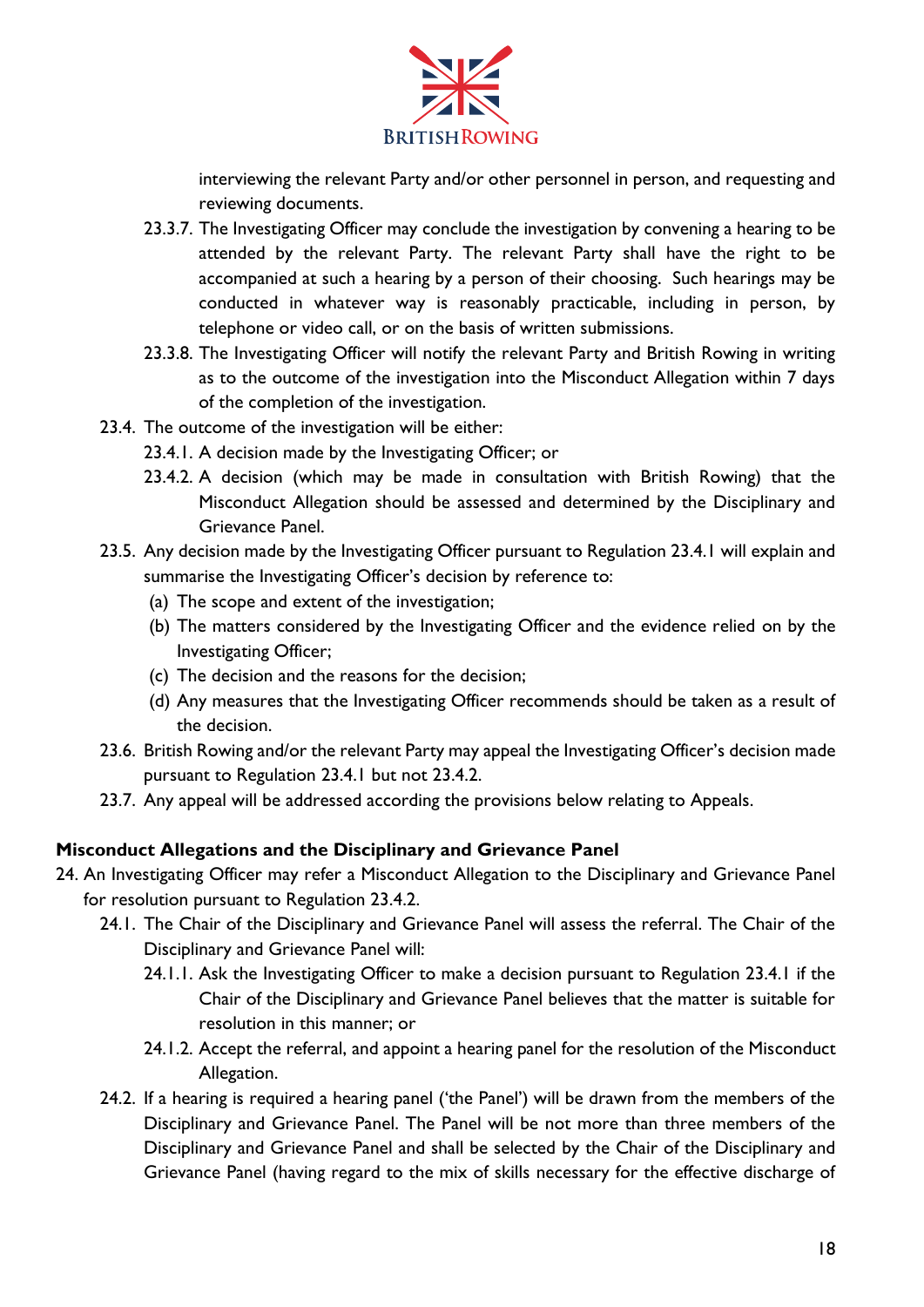

the Panel's duties and the need to avoid actual or perceived conflicts of interest). The Panel shall elect a Chair from amongst its members.

- 24.3. The Chair of the Disciplinary and Grievance Panel may be a member of the Panel.
- 24.4. The parties to the Misconduct Allegation may make a reasoned objection to the appointment of any member of the Appeal Panel. The Chair of the Disciplinary and Grievance Panel (whose decision will be final) shall resolve the objection.
- 24.5. The hearing shall be conducted in accordance with the processes detailed in Appendix 5 to these Regulations.
- 24.6. The Disciplinary and Grievance Panel will make a decision regarding the Misconduct Allegation.
- 24.7. British Rowing and/or the relevant Party may appeal the Disciplinary and Grievance Panel's decision.
- 24.8. Any appeal will be addressed according the provisions below relating to Appeals.

#### 25. **Club and Regional Disputes**

- 25.1. A dispute that does not directly involve British Rowing is referred to as either a 'Club Dispute' or a 'Regional Dispute', depending on the parties involved in the dispute.
- 25.2. The terms 'Club Dispute' and 'Regional Dispute' are defined in Appendix 4 to these Regulations.
- 25.3. Club Disputes and Regional Disputes must be resolved according to the process specified in Appendix 4 to these Regulations.

#### 26. **Appeals to the Disciplinary and Grievance Panel**

- 26.1. The procedure to be followed in relation to appeals shall be as provided in this Regulation 26.
- 26.2. The Disciplinary and Grievance Panel may hear appeals:
	- 26.2.1. In respect of a decision made by an Investigating Officer in connection with a Grievance; or
	- 26.2.2. In respect of a decision made by an Investigating Officer in connection with a Misconduct Allegation; or
	- 26.2.3. In respect of a decision made by the Disciplinary and Grievance Panel in connection with a Misconduct Allegation; or
	- 26.2.4. In respect of a decision made by a Regional Rowing Council in connection with a Regional Dispute.
- 26.3. A person or body wishing to make an appeal shall be referred to as an 'Appellant'.
- 26.4. An appeal must be initiated by way of a Notice of Appeal sent to British Rowing. British Rowing must receive the Notice of Appeal within twenty-one (21) days of the date of the relevant decision.
- 26.5. The Notice of Appeal must be submitted using the British Rowing Appeal form available from the British Rowing website.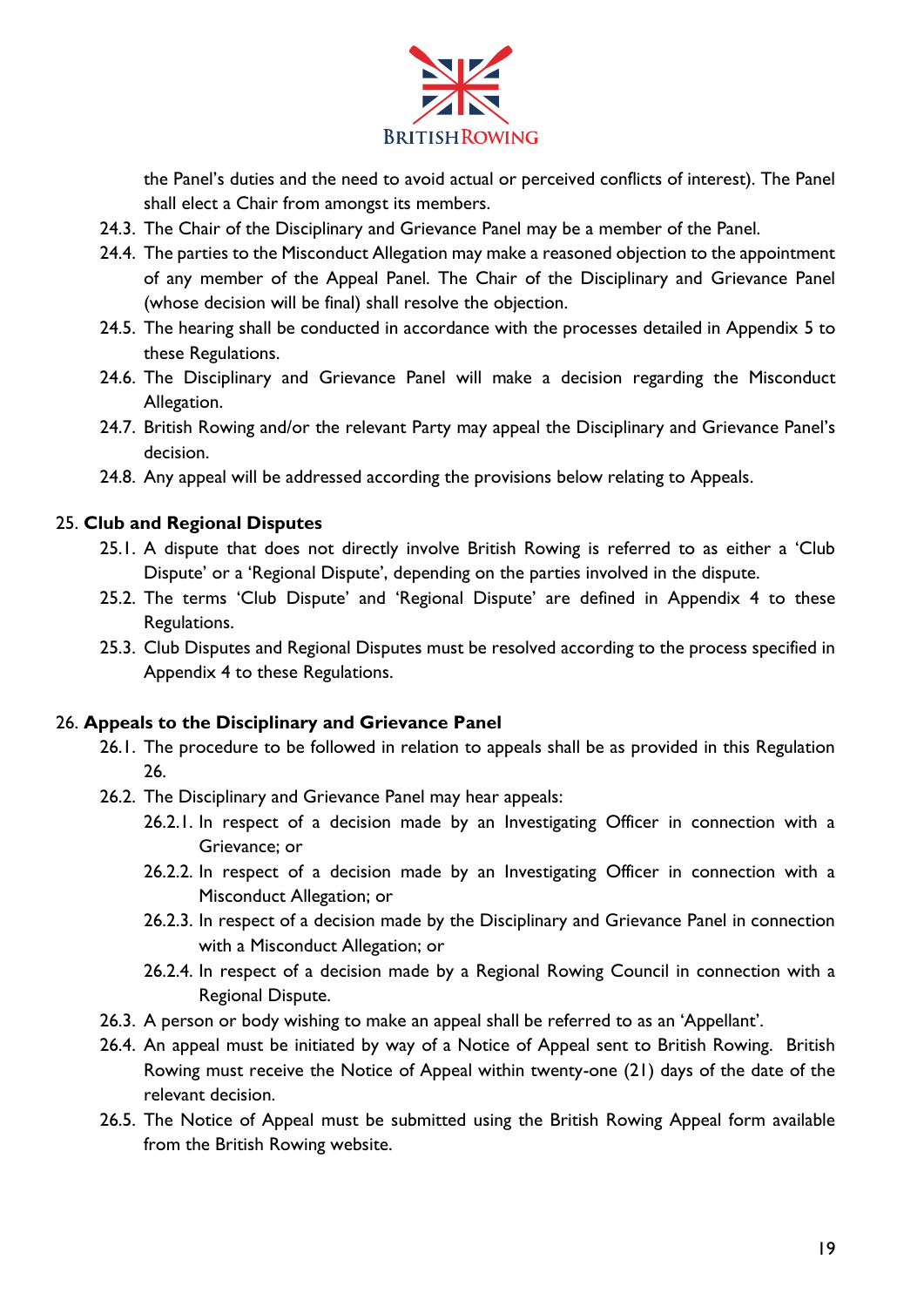

- 26.6. The Notice of Appeal must be addressed to the address and e-mail address stipulated by British Rowing on the British Rowing Appeal form.
- 26.7. The Notice of Appeal must:
	- 26.7.1. Identify the specific decision being appealed;
	- 26.7.2. Set out the ground(s) of appeal and the reasons why it would be substantially unfair not to alter the original decision;
	- 26.7.3. Set out a statement of the facts upon which the appeal is based.
- 26.8. If an appeal is made by British Rowing, the grounds of appeal are limited to one or more of the following grounds:
	- 26.8.1. That the person or body whose decision is appealed against misinterpreted or failed to comply with these Regulations;
	- 26.8.2. That the person or body whose decision is appealed against came to a decision to which no reasonable person or body could have come; and/or
	- 26.8.3. That the body whose decision is appealed against recommended a penalty, award, order or sanction that was so unduly lenient as to be unreasonable.
- 26.9. If an appeal is made by any other party, the grounds of appeal are limited to one or more of the following grounds:
	- 26.9.1. That the person or body whose decision is appealed against misinterpreted or failed to comply with these Regulations;
	- 26.9.2. That the person or body whose decision is appealed against came to a decision to which no reasonable person or body could have come; and/or
	- 26.9.3. That the body whose decision is appealed against recommended or imposed a penalty, award, order or sanction that was excessive.
- 26.10. The Notice of Appeal will be referred to the Chair of the Disciplinary and Grievance Panel who will review the Notice of Appeal to ensure that it complies with these Regulations.
- 26.11. If the Notice of Appeal does not comply with these Regulations, the Chair of the Disciplinary and Grievance Panel will dismiss the Notice of Appeal and provide the Appellant with the reasons for the dismissal.
- 26.12. If the Notice of Appeal does comply with these Regulations, the Chair of the Disciplinary and Grievance Panel will appoint a hearing panel for the resolution of the appeal.
- 26.13. In the case of an appeal arising from a Regional Dispute, notwithstanding the fact that the Notice of Appeal may comply with these Regulations, the Chair of the Disciplinary and Grievance Panel may refer the matter back to the relevant Regional Rowing Council if the Chair of the Disciplinary and Grievance Panel considers that the matter does not require or merit consideration by the Disciplinary and Grievance Panel.
- 26.14. The hearing panel ('the Appeal Panel') will be drawn from members of the Disciplinary and Grievance Panel. The Appeal Panel will be not more than three members of the Disciplinary and Grievance Panel and shall be selected by the Chair of the Disciplinary and Grievance Panel (having regard to the mix of skills necessary for the effective discharge of the Appeal Panel's duties and the need to avoid actual or perceived conflicts of interest). The Appeal Panel shall elect an Appeal Chair from amongst its members.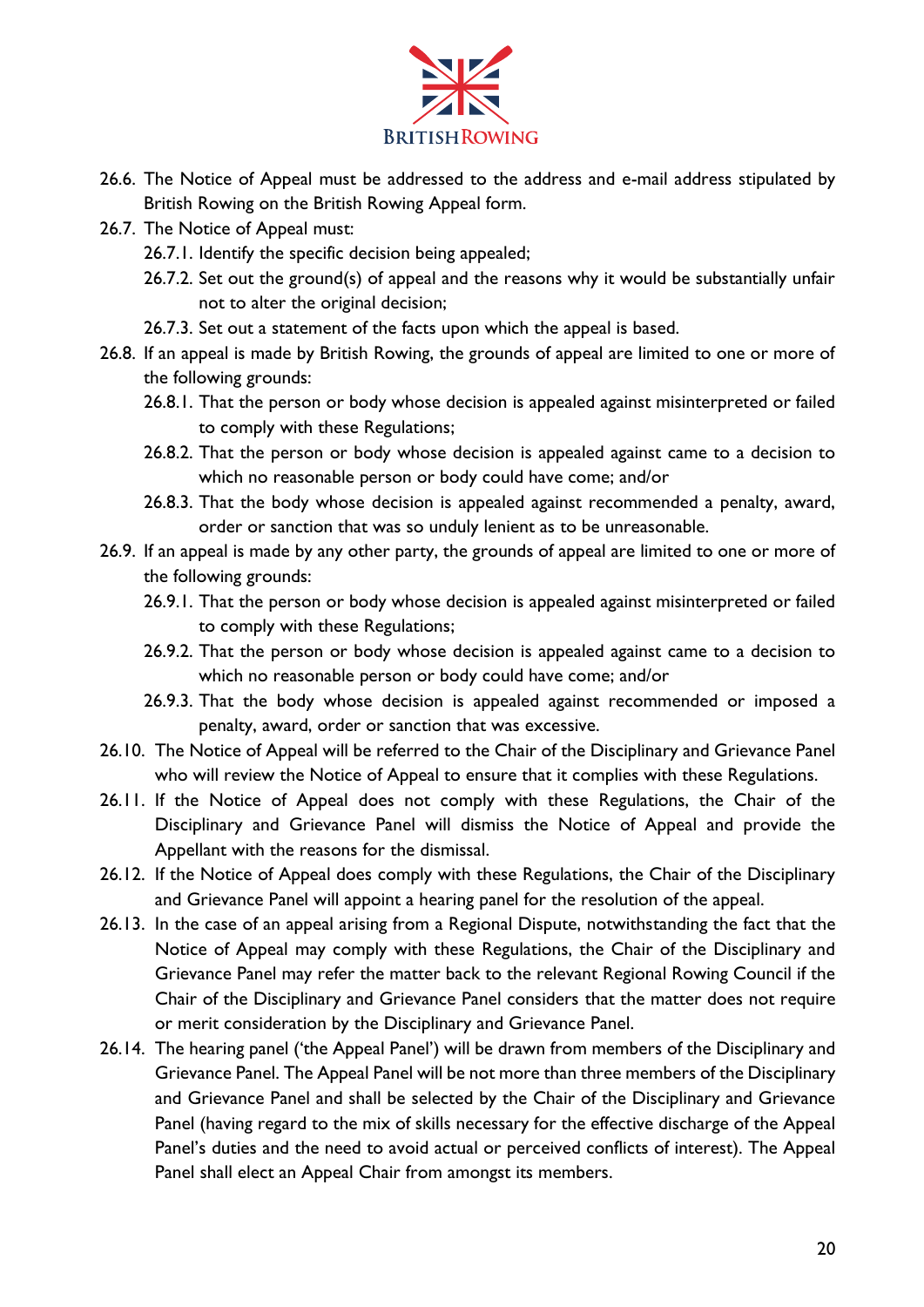

- 26.15. No person may be appointed to be a member of the Appeal Panel if that person has in any way been involved in the dispute that the Appeal Panel is convened to resolve.
- 26.16. The Chair of the Disciplinary and Grievance Panel may be a member of the Appeal Panel.
- 26.17. The parties to the appeal may make a reasoned objection to the appointment of any member of the Appeal Panel. The Chair of the Disciplinary and Grievance Panel whose decision will be final shall resolve the objection.
- 26.18. The appeal hearing shall be conducted in accordance with the processes detailed in Appendix 5 to these Regulations.
- 26.19. The decision of the Appeal Panel shall be final and not subject to any further appeal.

#### 27. **Sanctioning Powers of the Disciplinary and Grievance Panel**

- 27.1. The Disciplinary and Grievance Panel may order any party to pay some or all of the out-ofpocket expenses of the other party (but not any legal or other professional costs) to the relevant dispute; and/or the costs incurred by the Disciplinary and Grievance Panel;
- 27.2. The Disciplinary and Grievance Panel may recommend
	- 27.2.1. to any Club that a Registered Individual who is a member of that Club be suspended from membership of that Club or that membership be terminated;
	- 27.2.2. to the Board that the rights enjoyed by a Registered Individual be suspended or that the Registered Individual shall have those rights terminated;
	- 27.2.3. to the Board that a Club or Competition be suspended as an Affiliated Member of British Rowing or that the Club or Competition's status as an Affiliated Member be terminated;
	- 27.2.4. to the Board that appropriate measures be undertaken to give effect to any suspension.
- 27.3. A failure by a Registered Individual, Club or Competition to pay any sum ordered to be paid by Disciplinary and Grievance Panel may result in suspension of some or all of the rights afforded to Registered Individuals, Clubs and Competitions.

#### 28. **Sanctioning Powers of the Board**

- 28.1. The Board has in relation to any Club, Competition or Registered Individual the power to order any measures that are recommended to it by the Disciplinary and Grievance Panel.
- 28.2. If any Club, Competition or Registered Individual is suspended or expelled under these Regulations all rights in, and claims upon, British Rowing or its property shall be forfeited.
- 28.3. The Board may at any time, upon due cause being shown, by notice in writing sent by prepaid post to a Club, Competition or Registered Individual's address notify that party that the Board proposes to request that Club, Competition or Registered Individual to withdraw from membership of British Rowing.
	- 28.3.1. No such notice shall be sent except on a vote of the majority of two-thirds of the Board.
	- 28.3.2. The said notice shall specify a properly convened and constituted meeting of the Board at which the Club, Competition or Registered Individual concerned in person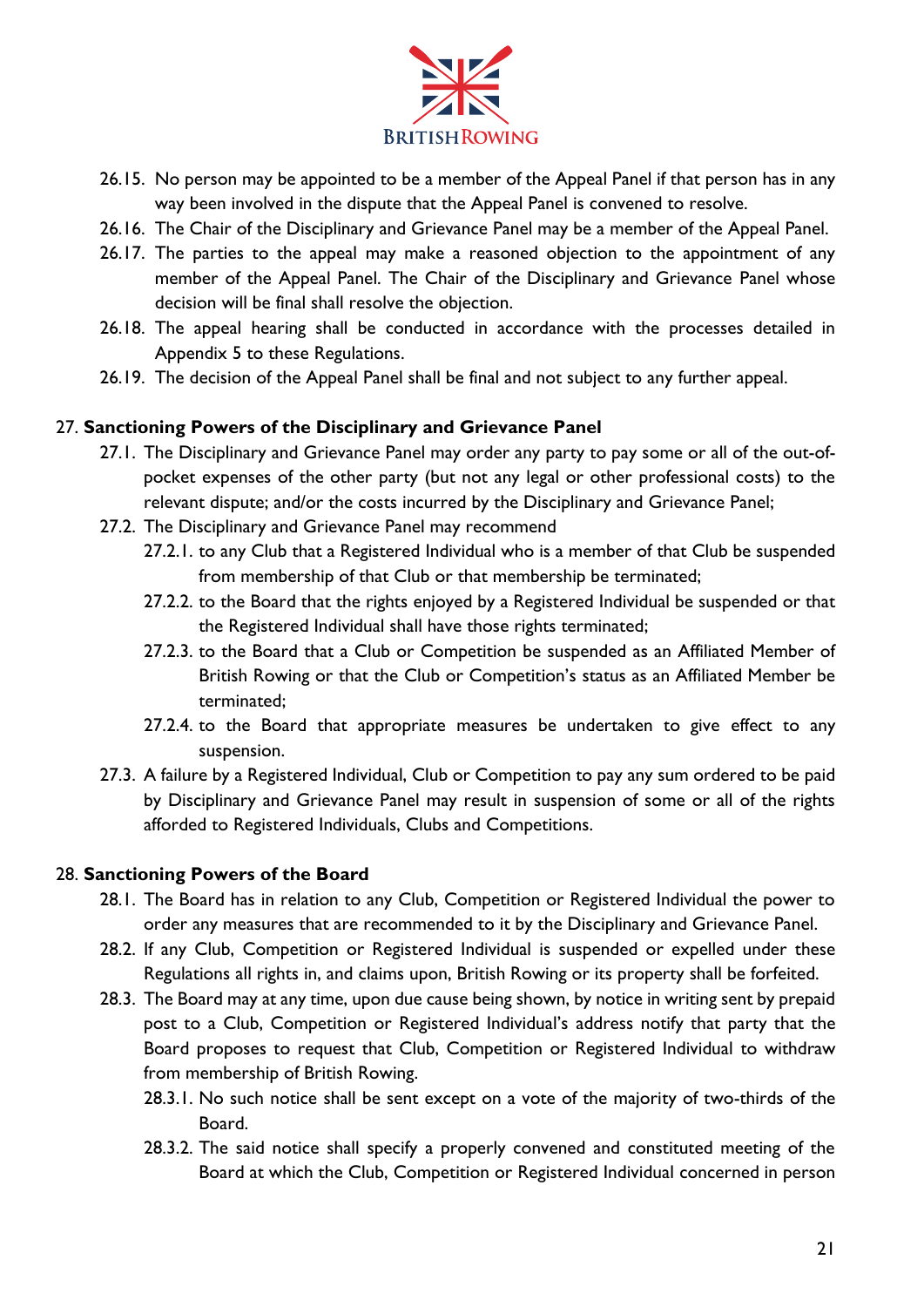

or by representative may attend and be heard and show cause why his resignation should not be required.

- 28.3.3. The Club, Competition or Registered Individual shall not be required to withdraw from membership except on a vote of the majority of two-thirds of the Board taken at the meeting at which the Club, Competition or Registered Individual is entitled to attend after the Board has heard the party or such representative if either or both of them attend or in their absence if without sufficient reason being given neither attend.
- 28.4. The Board may on a simple majority vote restore to membership of British Rowing any Club, Competition who ceased to be a Member in accordance with this Regulation.
- 28.5. The Board may on a simple majority vote restore the rights of any Registered Individual.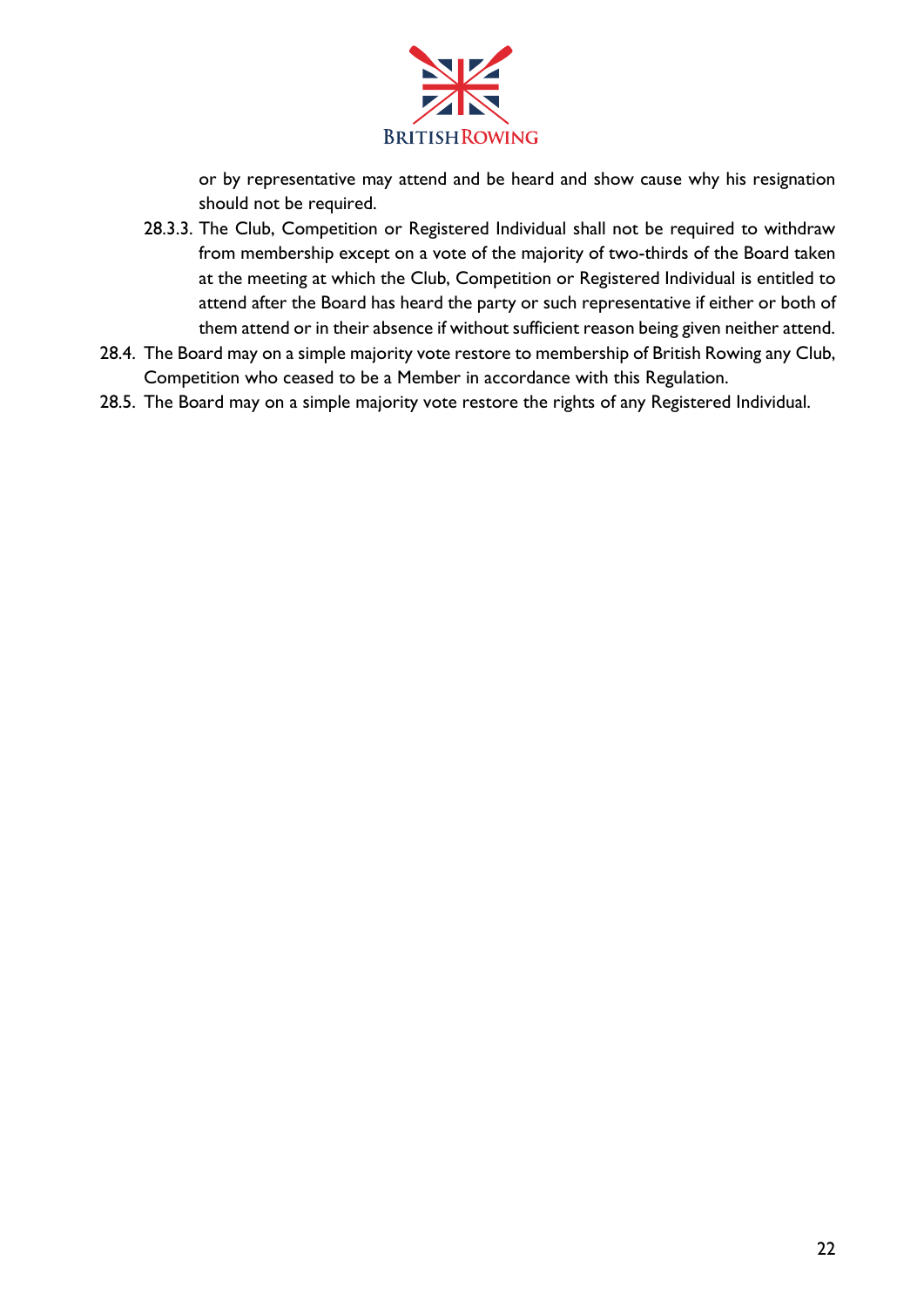

# Appendix 1 DEFINITIONS

The words standing in the first column of the Table next hereinafter contained shall bear the meaning set opposite to them respectively in the second column thereof, if not inconsistent with the subject or context.

| Word(s)                       | <b>Definition</b>                                                                                                                                                                                                                                                                                                                                  |
|-------------------------------|----------------------------------------------------------------------------------------------------------------------------------------------------------------------------------------------------------------------------------------------------------------------------------------------------------------------------------------------------|
| Act                           | The Companies Act 2006 and any subsequent statutory<br>modification or re-enactment thereof for the time<br>being.                                                                                                                                                                                                                                 |
| <b>Affiliated Member</b>      | A Club or Competition that becomes affiliated to<br>British Rowing affiliation being subject to payment of all<br>relevant fees.                                                                                                                                                                                                                   |
| <b>Annual General Meeting</b> | An annual meeting of Members as provided for in the<br>Articles.                                                                                                                                                                                                                                                                                   |
| <b>Articles</b>               | The Articles of Association.                                                                                                                                                                                                                                                                                                                       |
| <b>Board</b>                  | The Board of Directors for the time being of British<br>Rowing that has overall responsibility for governing<br>British Rowing.                                                                                                                                                                                                                    |
| <b>British Rowing</b>         | <b>British Rowing Limited.</b>                                                                                                                                                                                                                                                                                                                     |
| Chair                         | The Chair of the Board.                                                                                                                                                                                                                                                                                                                            |
| Club                          | A club in the United Kingdom whose members take<br>part in Rowing.                                                                                                                                                                                                                                                                                 |
| Competition                   | An organised group of rowing races sanctioned by<br>British Rowing in which the result of each race is<br>determined by the order in which boats are placed at<br>the finish, or a processional race, being a race in which<br>boats are started at intervals of time or distance and of<br>which the result is determined by means other than the |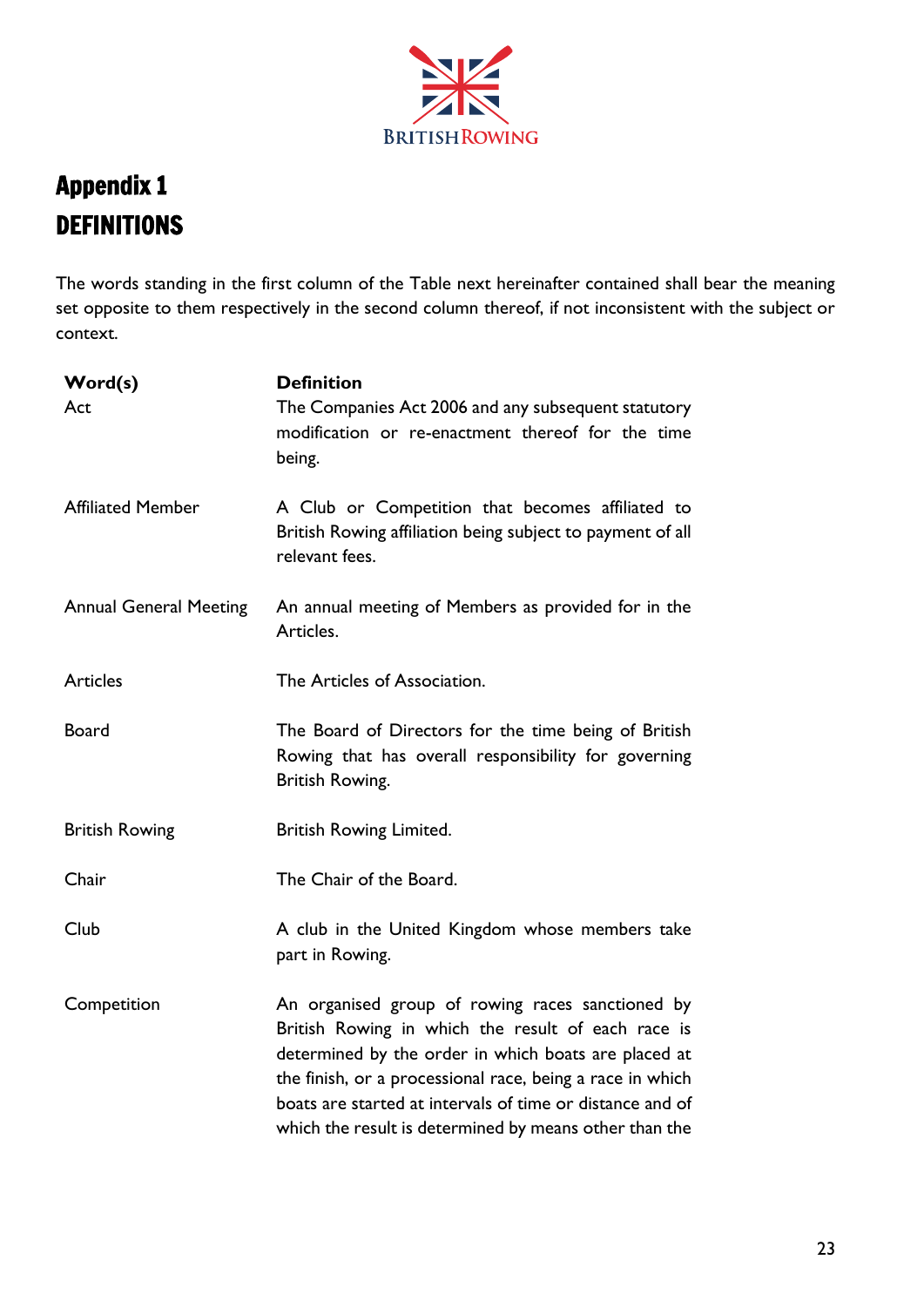

order of arrival at the finish but may also include other rowing competitions sanctioned by British Rowing,

- Deputy Chair The deputy Chair of the Board elected to the Board by the Members.
- Director **A Director of British Rowing.**
- First Named Club The Club stated by a Registered Individual when registering with British Rowing to be the primary Club that the Registered Individual participates in as a matter of course.
- GB Rowing Team The athletes who have represented Great Britain and Northern Ireland at the most recent World Rowing World Championships or Olympic or Paralympic Games.
- General Meeting **An Annual General Meeting or meeting of Members** other than an Annual General Meeting.
- Member **A Regional Representative elected by the Affiliated** Members within a Region.
- Nominated Director A Director elected to the Board by the Members
- Region **A** geographical area as from time to time determined by British Rowing to be a region.
- Regional Representative A Registered Individual elected to represent the Affiliated Members within a Region.
- Regional Rowing Council A body created and established by British Rowing to represent all Affiliated Members within a Region and to carry out such functions as the Board may from time to time delegate to it.
- Register of Members The register of members held by British Rowing.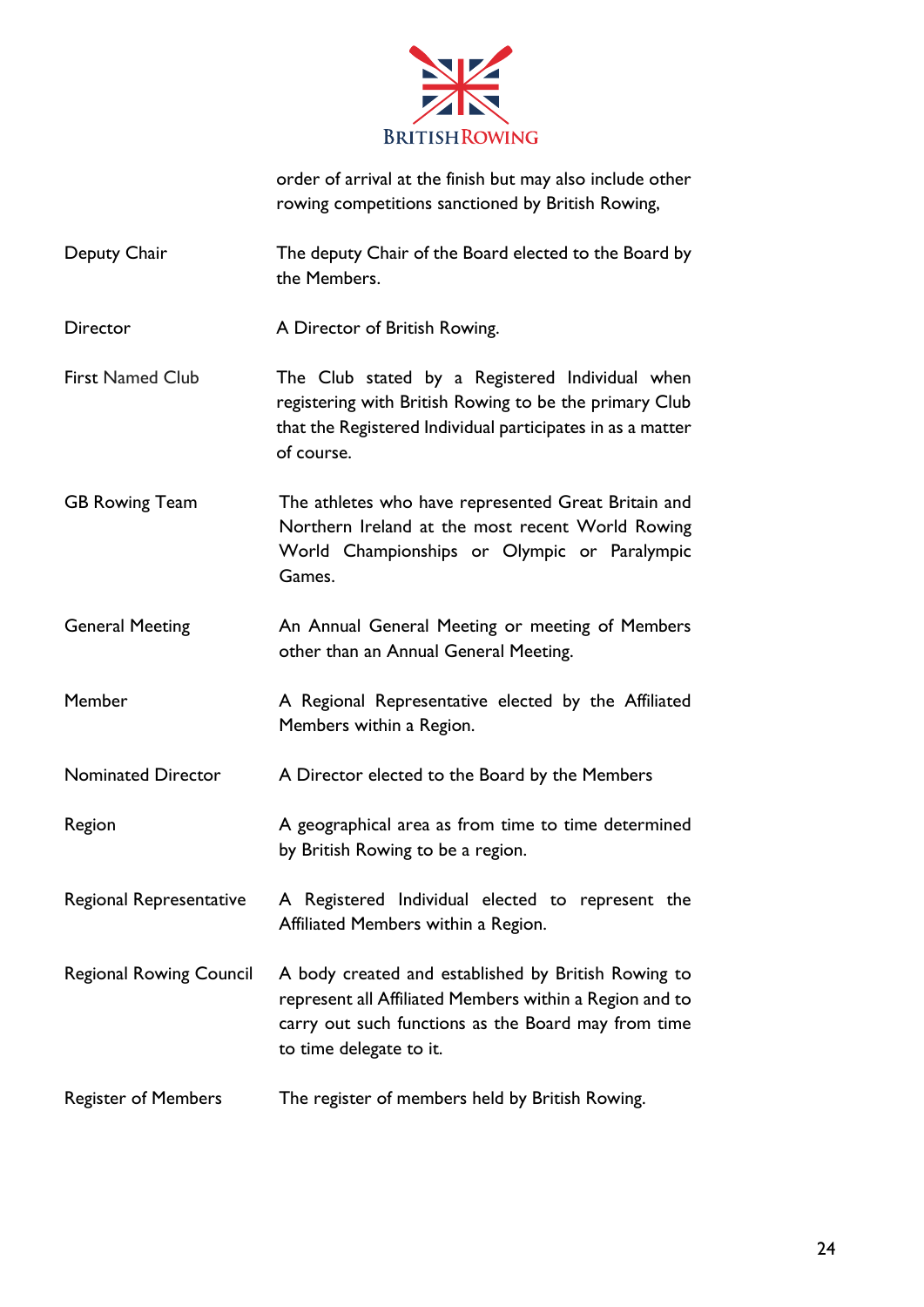

| Registered Individual  | A person registered with British Rowing and paying the<br>relevant fees.                                                                                                                                                         |
|------------------------|----------------------------------------------------------------------------------------------------------------------------------------------------------------------------------------------------------------------------------|
| Rowing                 | The sport of propelling a boat by oars, including sculling<br>and coxing, and also any activity in which a rowing<br>action is used with any boat, machine, ergometer or<br>other apparatus, including the sport of Para Rowing. |
| <b>Scottish Rowing</b> | The national governing body for the sport of Rowing in<br>Scotland.                                                                                                                                                              |
| <b>Sport Committee</b> | A Committee established by the Board to co-ordinate<br>and advise as to policies, activities and initiatives<br>relating to Rowing.                                                                                              |
| United Kingdom         | The United Kingdom of Great Britain and Northern<br>Ireland together with the Crown Dependencies and<br>Overseas Territories.                                                                                                    |
| <b>Welsh Rowing</b>    | The national governing body for the sport of Rowing in<br>Wales.                                                                                                                                                                 |

Words importing the singular number only shall include the plural number, and vice versa. Words importing persons except the word 'individual' shall include Clubs, Competitions, corporations and other organisations whether incorporated or unincorporated.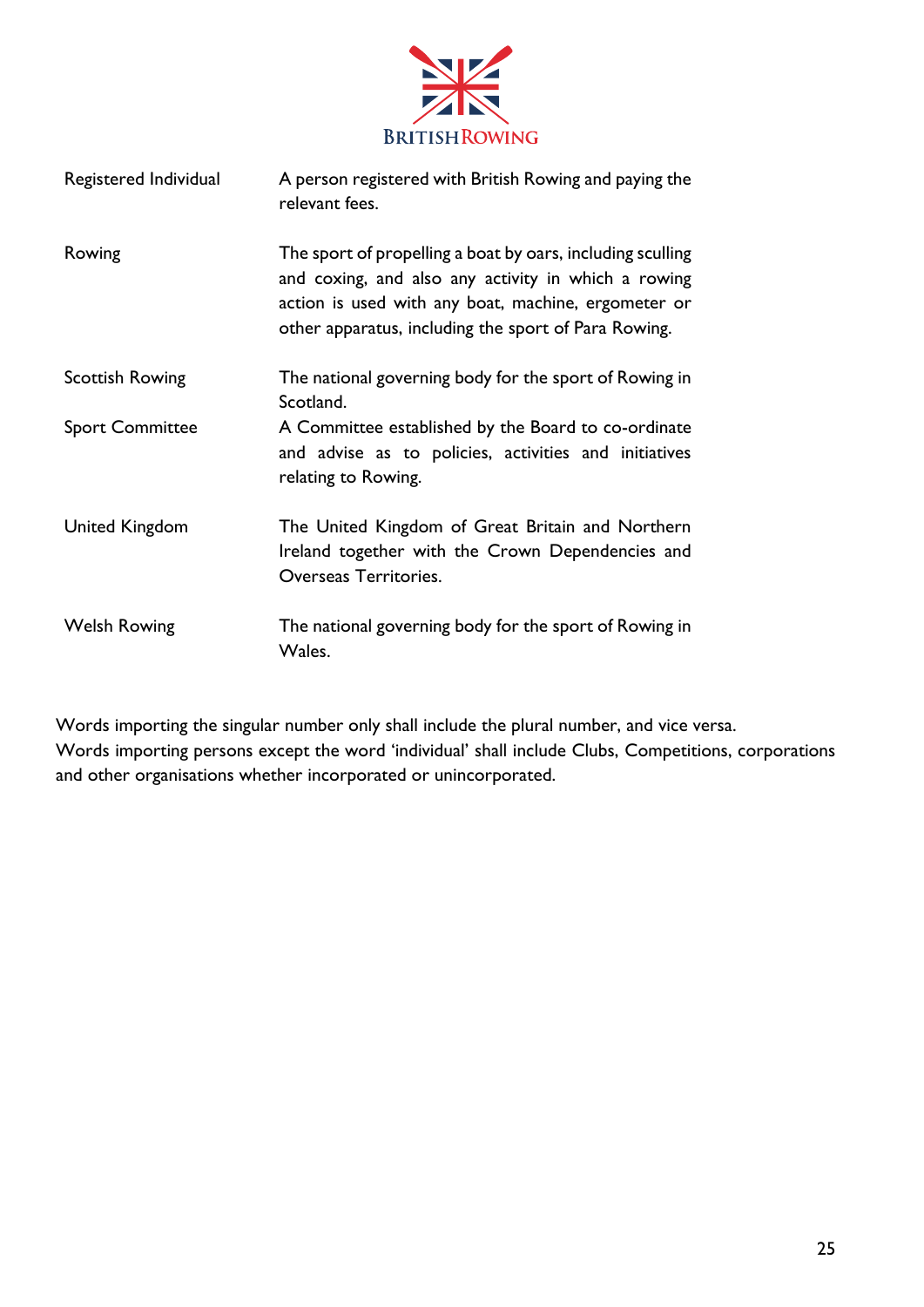

# Appendix 2 REGIONAL ROWING COUNCIL TERMS OF REFERENCE

#### 1. **The Regional Rowing Councils**

- 1.1. The ten Regional Rowing Councils are the East Midlands Regional Rowing Council Eastern Regional Rowing Council North West Regional Rowing Council Northern Regional Rowing Council Thames Regional Rowing Council Wessex & South East Coast Regional Rowing Council West Regional Rowing Council West Midlands Regional Rowing Council Wiltshire, Avon, Gloucestershire and Somerset (WAGS) Regional Rowing Council Yorkshire Regional Rowing Council
- 1.2. Each Regional Rowing Council shall have jurisdiction over the Affiliated Members within its Region.

#### 2. **Constitutional Provisions**

- 2.1. The constitution of each Regional Rowing Council should reflect and embody the principles good governance as expressed in the UK Sport/Sport England Code for Sport Governance. Each Regional Rowing Council must provide British Rowing with a copy of its constitution and any other governance documents reasonably required by British Rowing.
- 2.2. Any proposed amendments to a Regional Rowing Council's constitution and any other governance documents must be agreed to first by the Board of British Rowing.
- 2.3. British Rowing may at any time make recommendations to a Regional Rowing Council as to any provision of a Regional Rowing Council's constitution.

#### 3. **Regional Rowing Council Responsibilities**

- 3.1. Each Regional Rowing Council shall:
	- 3.1.1. Be responsible for developing the sport of Rowing within its boundaries subject to the strategic direction of British Rowing;
	- 3.1.2. Observe the regulations and rules established by British Rowing and ensure that they are observed within the relevant Region;
	- 3.1.3. Ensure that Affiliated Members within the relevant Region elect the number of Regional Representatives as provided for in the Articles;
	- 3.1.4. Follow and implement the resolutions of the Board of British Rowing and ensure that they are observed within the relevant Region;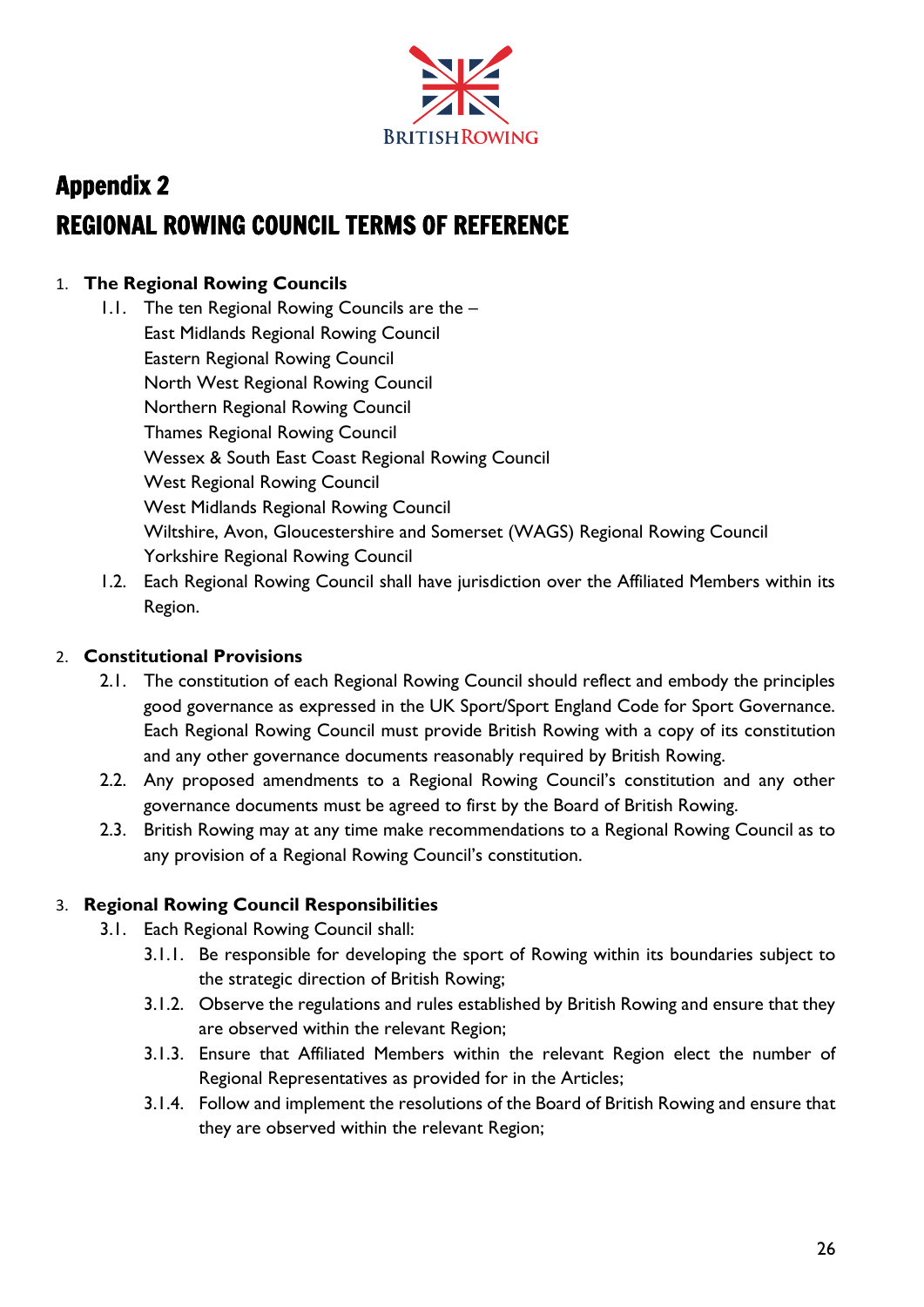

- 3.1.5. Be responsible for the fair and proportionate resolution of disputes as provided for in the Regulations;
- 3.1.6. Be accountable to British Rowing for the proper discharge of its functions and in respect of any funds received from British Rowing;
- 3.1.7. Provide British Rowing annual certified accounts showing its income and expenditure, and a balance sheet.

#### 4. **Regional Representatives**

- 4.1. Regional Representatives are elected by the Affiliated Members of a Region to represent their interests at a General Meeting and to hold the Board to account for their stewardship of British Rowing.
- 4.2. British Rowing will notify each Regional Rowing Council of the number of Regional Representatives that each Regional Rowing Council must appoint. This number will be based primarily on the number of Registered Individuals resident within each relevant Region.
- 4.3. British Rowing shall review the number of Regional Representatives for each Region periodically but in any event not less than once every three years and make such changes to the number of Regional Representatives as may be necessary from time to time to be fair and equitable to each Region (notwithstanding the number of Registered Individuals resident within each Region). Each Regional Rowing Council must appoint the number Regional Representatives as notified to them by British Rowing.
- 4.4. The Affiliated Members (excluding those that are not eligible to vote as provided for in these Regulations) within each Region shall elect Regional Representatives who shall be appointed following their election. The Regional Rowing Council constitution may specify the process for such elections and/or policies to be adopted in relation to such elections provided that each candidate for Regional Representative must be both a member of an Affiliated Club from the Region that the Regional Representative is to represent and a Registered Individual.
- 4.5. The names and addresses of any Regional Representatives, the name of a Club, of which the Regional Representative is a member, and the Region that the Regional Representative is elected to represent must be provided in writing to British Rowing by each Regional Rowing Council not later than 30th November in each year. The relevant Regional Rowing Council shall publish the results of elections of Regional Representatives.
- 4.6. The Board of British Rowing may revoke the appointment of a Regional Representative if the Board reasonably believes that the appointment would result in a breach of the Articles, be contrary to the values of British Rowing, or otherwise be contrary to law.
- 4.7. A Regional Representative shall be elected for a term of three years commencing on  $I^{st}$ January of a relevant calendar year. No Regional Representative shall be appointed for more than three consecutive terms. A term of office shall be considered consecutive if there is not a minimum of 12 months between terms.
- 4.8. If in the reasonable opinion of the Regional Rowing Council, a Regional Representative has brought the sport into disrepute, or is failing to discharge the responsibilities and obligations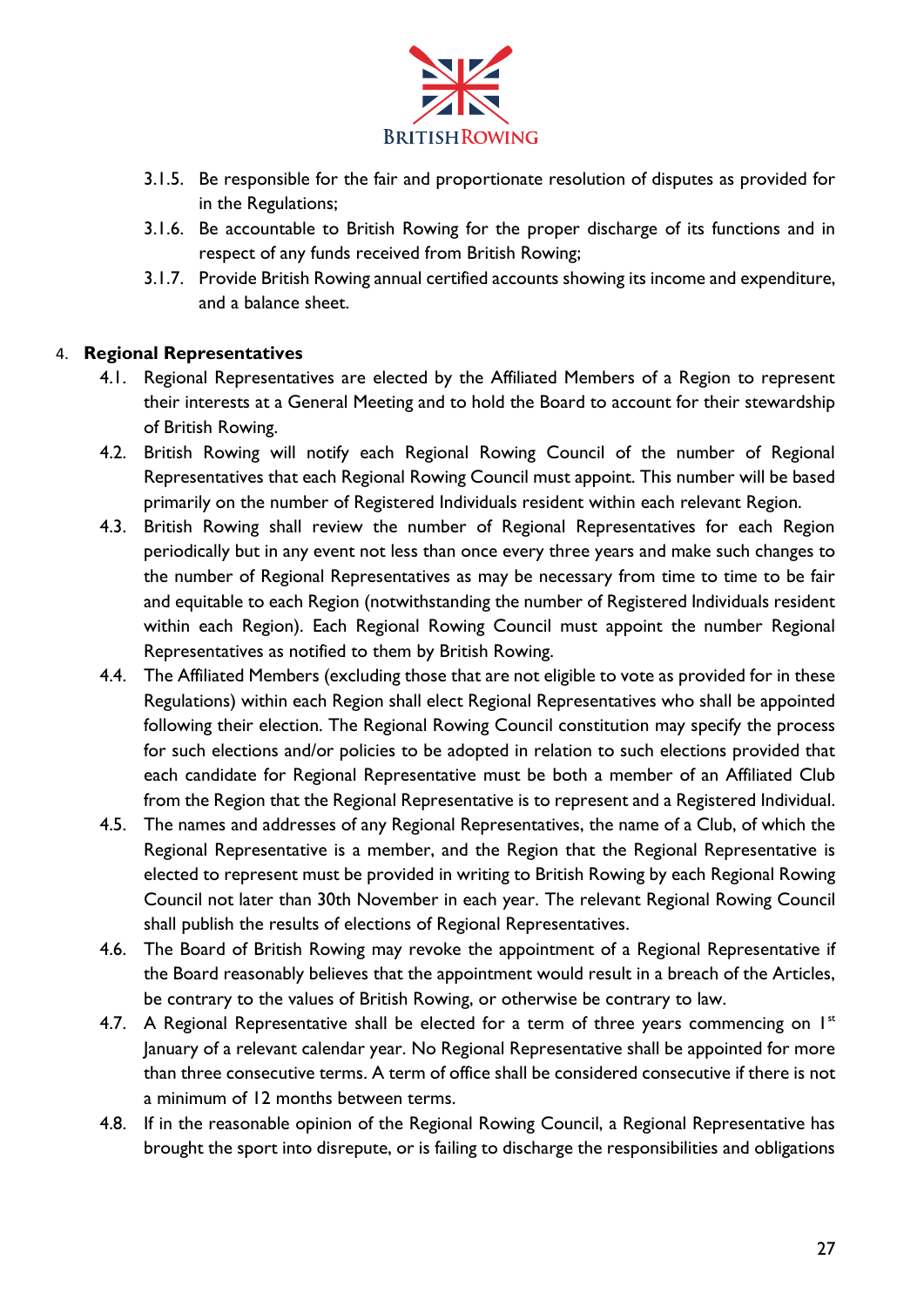

associated with that post, the Regional Rowing Council may remove that person from the post and arrange for the post to be filled as a casual vacancy.

4.9. If a casual vacancy for a Regional Representative should arise for any reason, the vacancy shall be filled by an election conducted in accordance with these Rules and the new Regional Representative shall retire when the Regional Representative being replaced would have retired.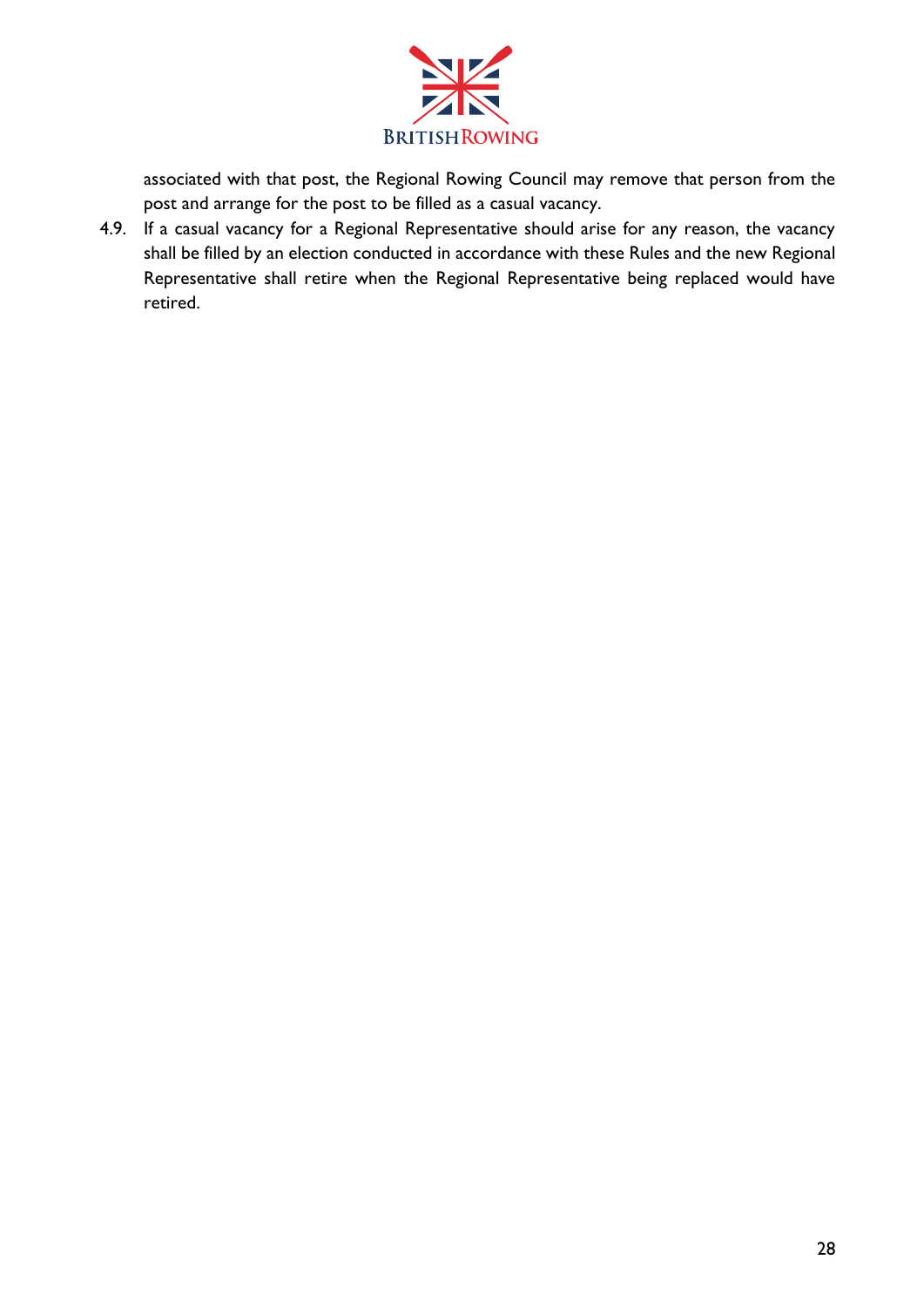

# Appendix 3 REGIONAL CHAIR FORUM TERMS OF REFERENCE

#### 1. **Purpose**

To act as an advisory group to the Board and executive team, ensuring appropriate two-way communication and consultation, and collaboration between the Board and Regional Chairs on key strategic projects and priorities impacting the rowing community.

#### 2. **Membership**

The membership of the Regional Chair Forum (the 'Forum') shall be:

- British Rowing Deputy Chair, as Chair of the Forum
- British Rowing Chair
- Chair of each Regional Rowing Council, as elected by the Regional Rowing Council, or a nominated substitute

In addition, the following may attend from time to time as required:

- Chair of the Sport Committee
- The Chief Executive of British Rowing
- Senior executives and staff of British Rowing

#### 3. **Responsibilities**

The Forum shall:

- a) Act as a two-way link between Regional Rowing Councils, the Board and staff of British Rowing. In particular, the Regional Chairs should cascade information from Forum meetings to their Regional Council and provide information and insight to British Rowing on matters relating to their Regional Council and constituent members.
- b) Lead in the identification and support of new and existing volunteers who are able to work with the Regional Council, volunteer teams and staff of the British Rowing to assist with the delivery of British Rowing's Strategic Plan.
- c) Contribute to policy making through the Forum and other channels, as appropriate, on key strategic projects and priorities, and specifically areas which have a direct impact on the Regional Rowing Council and constituent members in the Regions.
- d) Advocate the work of British Rowing, the Regional Rowing Councils and British Rowing Committees, and proactively raise matters of importance.
- e) Act as a consultative body on the rates and scales of subscriptions.

#### 4. **Reporting**

- The Deputy Chair shall report to the Board on activities and outcomes from the Forum.
- The Regional Chairs shall report to their respective Regional Councils on activities and outcomes from the Forum.

#### 5. **Meeting**

The Forum shall normally meet three (3) times a year.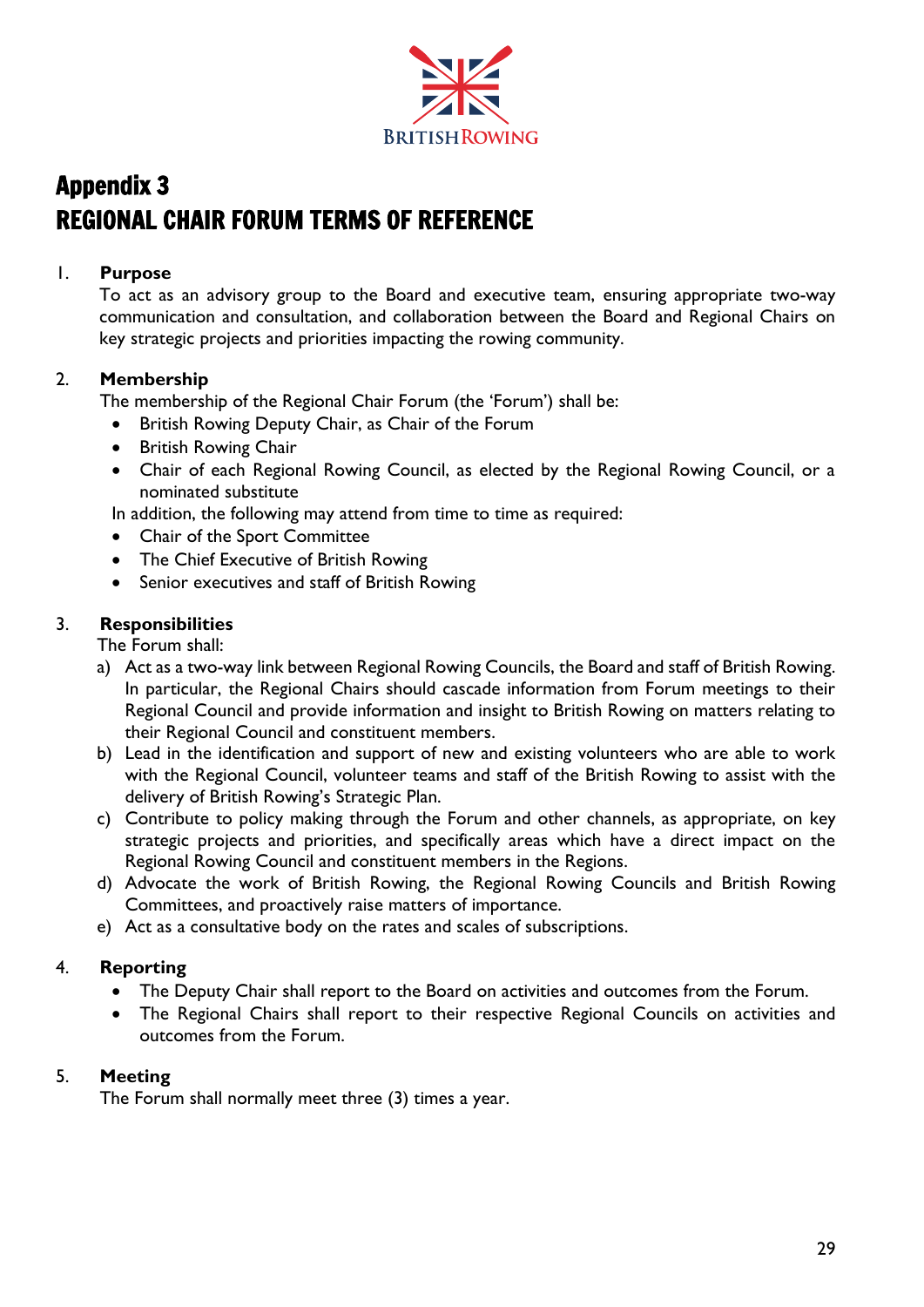

# Appendix 4 CLUB DISPUTES AND REGIONAL DISPUTES: PROCEDURAL GUIDELINES

#### 1. **Club Disputes and Regional Disputes**

- 1.1. A **Club** Dispute is a dispute that involves:
	- 1.1.1. Two or more members of a Club or a Competition; or
	- 1.1.2. One or more members of a Club or a Competition on the one side, and a Club or a Competition on the other;
	- 1.1.3. One or more Individuals (meaning a Registered Individual or a person who is not a member of a Club but has a reasonable cause to raise a complaint with a Club or Competition) on the one side, and a Club or a Competition on the other.
- 1.2. A **Regional** Dispute is a dispute that involves:
	- 1.2.1. A Club or a Competition and another Club or a Competition;
	- 1.2.2. One or more members of a Club and a Regional Rowing Council;
	- 1.2.3. A Club or a Competition and a Regional Rowing Council

#### 2. **Resolving the Club or Regional Dispute: Informally**

- 2.1. The parties to a Club or Regional Dispute should use reasonable means to settle the issues between them informally and amicably.
- 2.2. If such a resolution cannot be achieved, the dispute shall be resolved according to these Procedural Guidelines.
- 2.3. In these Procedural Guidelines the term 'independent' as applied to a person mean a person who has not had any direct or indirect involvement in any relevant Club or Regional Dispute Dispute.

#### 3. **Resolving a Club Dispute: Independent Panel**

- 3.1. References to 'Club' in this Paragraph 3 should be read as encompassing 'Competition' if the context so requires.
- 3.2. Clubs should resolve disputes in the manner set out in this Paragraph 3. If a Club has its own disciplinary measures, those measures should comply in all material respects with this Paragraph 3.
- 3.3. Club Disputes shall be referred to the chair of the relevant Club (or if that person is a party to the dispute to another officer of the Club) who should appoint an independent person to act as a mediator between the parties. The mediator may be a member of the Club or a member of another Club.
- 3.4. If the mediator is unable to bring about a satisfactory settlement, the Club shall appoint an independent panel (the 'panel') to determine the dispute.
- 3.5. The panel shall consist of up to three persons who have not been involved in the dispute. The parties shall be given the opportunity to object (on reasonable grounds) to any of the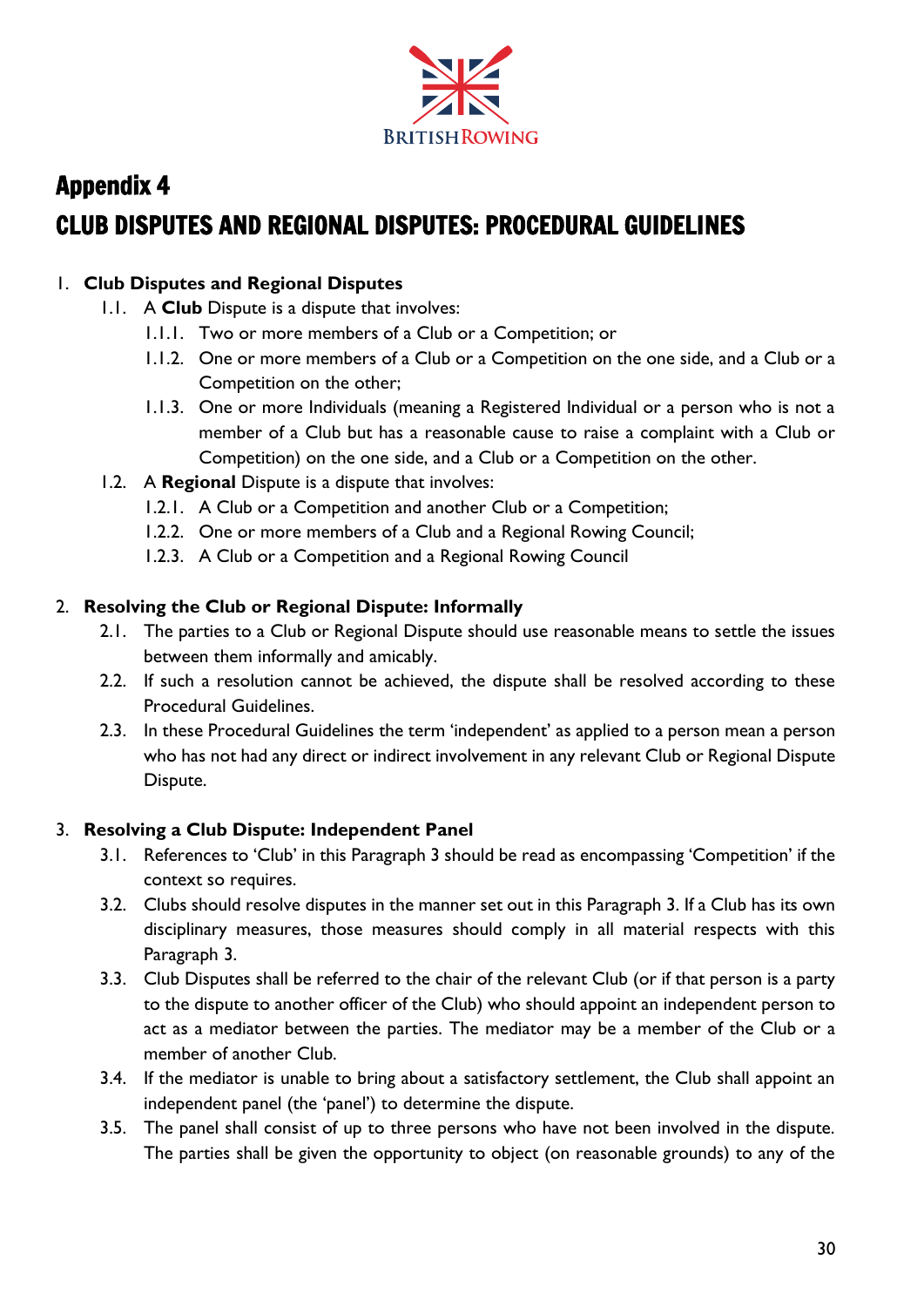

members of the panel within seven days of their appointment.

- 3.6. The panel members shall appoint one of their number to act as the chair of the panel and either appoint another of their number, or alternatively appoint an additional person without any other powers, to act as the clerk of the hearing.
- 3.7. The chair of the panel shall arrange the date of the hearing and notify the parties of the arrangements at least fourteen days in advance of the date set. The notified date shall not be changed unless one or more of the parties has a compelling reason for not being able to attend on the notified day or time.
- 3.8. The procedure shall be flexible and it shall be the responsibility of the chair of the panel to ensure the orderly, fair and effective conduct of the hearing.
- 3.9. Each party must have a reasonable opportunity to give and call evidence, address the panel and present their case. The chair of the panel shall have the discretion to limit the number of witnesses that would otherwise have been called.
- 3.10. The panel shall come to a decision as soon as reasonably practicable after the hearing and if possible announce its findings and decisions orally to the parties.
- 3.11. The chair of the panel shall notify the parties and, if the Club was not a party to the dispute, the Club in writing of the findings and decisions within five days of the hearing.

#### 4. **Resolving a Regional Dispute: Independent Panel**

- 4.1. References to 'Club' in this Paragraph 4 should be read as encompassing 'Competition' if the context so requires.
- 4.2. Regional Disputes shall be referred to the chair of the relevant Regional Rowing Council (or if that person is a party to the dispute to another officer of the Regional Rowing Council) who should appoint an independent person to act as a mediator between the parties.
- 4.3. If the mediator is unable to bring about a satisfactory settlement the Regional Rowing Council shall appoint an independent panel (the 'panel') to determine the dispute.
- 4.4. The panel shall consist of three persons who have not been involved in the dispute.
- 4.5. The parties shall be given the opportunity to object (on reasonable grounds) to the appointment of any of the members of the panel within seven (7) days of notification of their appointment.
- 4.6. The panel members shall appoint one of their number to act as the chair of the panel and either appoint another of their number, or alternatively appoint an additional person without any other powers, to act as the clerk of the hearing.
- 4.7. The chair of the panel shall arrange the date of the hearing and notify the parties of the arrangements at least fourteen (14) days in advance of the date set. The notified date shall not be changed unless one or more of the parties has a compelling reason for not being able to attend on the notified day or time.
- 4.8. The procedure shall be flexible and it shall be the responsibility of the chair of the panel to ensure the orderly and effective conduct of the hearing.
- 4.9. Each party must have a reasonable opportunity to give and call evidence, address the panel and present his case. The chair of the panel shall have the discretion to limit the number of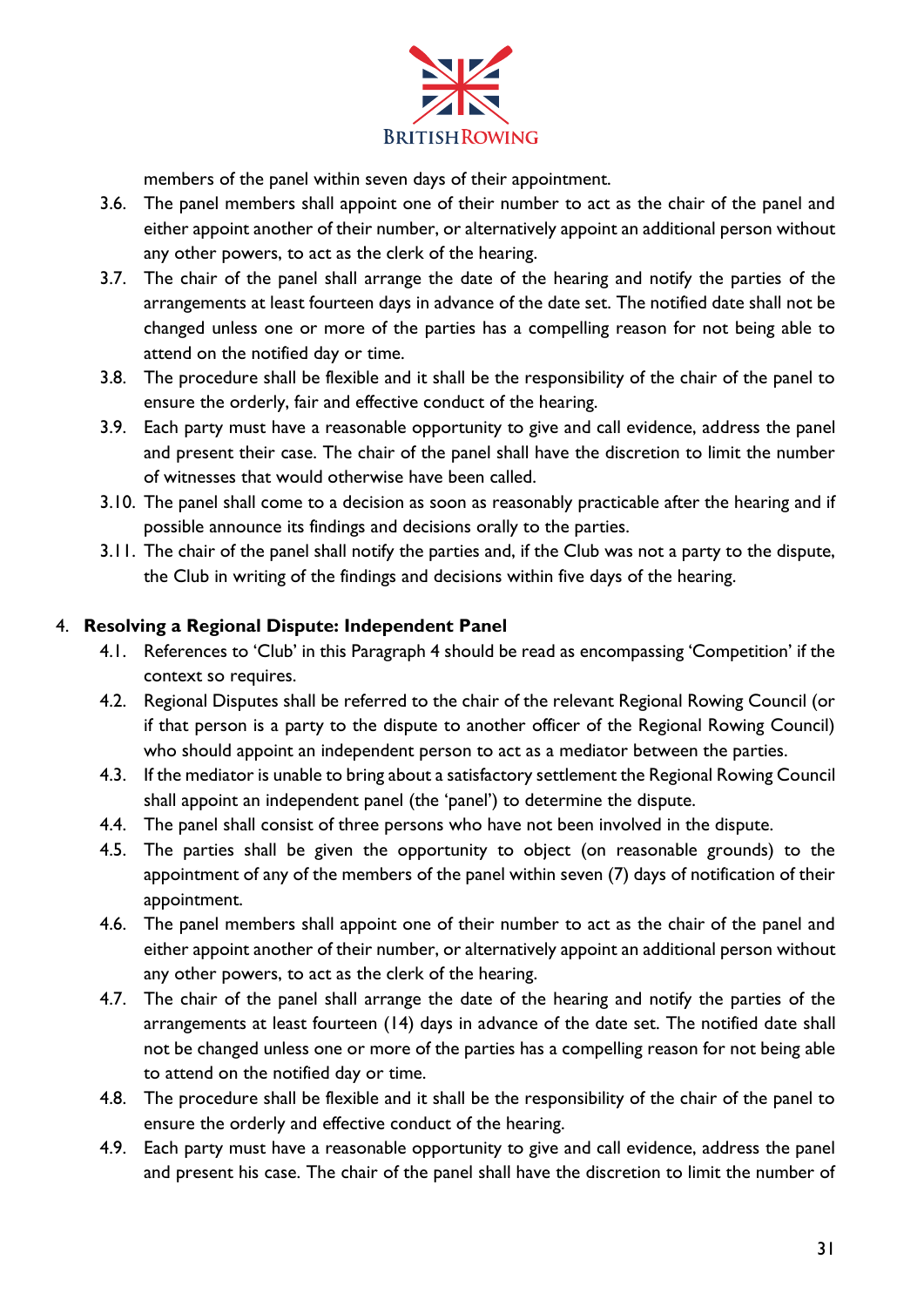

witnesses that would otherwise have been called.

- 4.10. The panel shall come to a decision as soon as reasonably practicable after the hearing and if possible announce its findings and decisions orally to the parties.
- 4.11. The chair of the panel shall notify the parties in writing of the findings and decisions within five (5) days of the hearing.

#### 5. **Appeals: Club Disputes**

- 5.1. An appeal may be made in respect of the findings of a Club Dispute as provided below.
	- 5.1.1. An appeal may be made to a second independent panel established by the relevant Club.
	- 5.1.2. The appeal may be made on one or more of the following grounds:
		- 5.1.2.1.Relevant information was ignored or not considered by the original panel
		- 5.1.2.2.The procedure was tainted by unreasonable bias or conflict of interests
		- 5.1.2.3.Relevant provisions of any procedures or the Regulations were not adhered to
		- 5.1.2.4.The first panel exceeded its jurisdiction
		- 5.1.2.5.The findings of the first panel were irrational or were findings that would not be reached by a reasonable panel.
- 5.2. A further second appeal may be made to a Regional Rowing Council.
	- 5.2.1. The grounds of a further second appeal to a Regional Rowing Council are limited to an appeal made on the basis that these Terms of Reference were not observed.
	- 5.2.2. The Regional Rowing Council will form an appeal panel adopting the same provisions as those in these Terms of Reference at paragraph 4.

#### 6. **Appeals: Regional Disputes**

- 6.1. References to 'Club' in this Paragraph 6 should be read as encompassing 'Competition' if the context so requires.
- 6.2. An appeal may be made in respect of the findings of a Regional Dispute as follows:

*Member of Club vs Regional Rowing Council*

- 6.2.1. If the dispute involves a member of a Club and a Regional Rowing Council, an appeal may be made to the British Rowing Disciplinary and Grievance Panel.
- 6.2.2. The appeal may be made on one or more of the following grounds:
	- 6.2.2.1.Relevant information was ignored or not considered by the original panel;
	- 6.2.2.2.The dispute resolution procedure was tainted by unreasonable bias or conflict of interests;
	- 6.2.2.3.Relevant provisions of any dispute resolution procedures or the Regulations were not adhered to;
	- 6.2.2.4.The first panel exceeded its jurisdiction; and/or
	- 6.2.2.5.The findings of the first panel were irrational or wrong in law.

*Club vs Regional Rowing Council*

6.2.3. If the dispute involves a Club and a Regional Rowing Council, an appeal may be made to the British Rowing Disciplinary and Grievance Panel.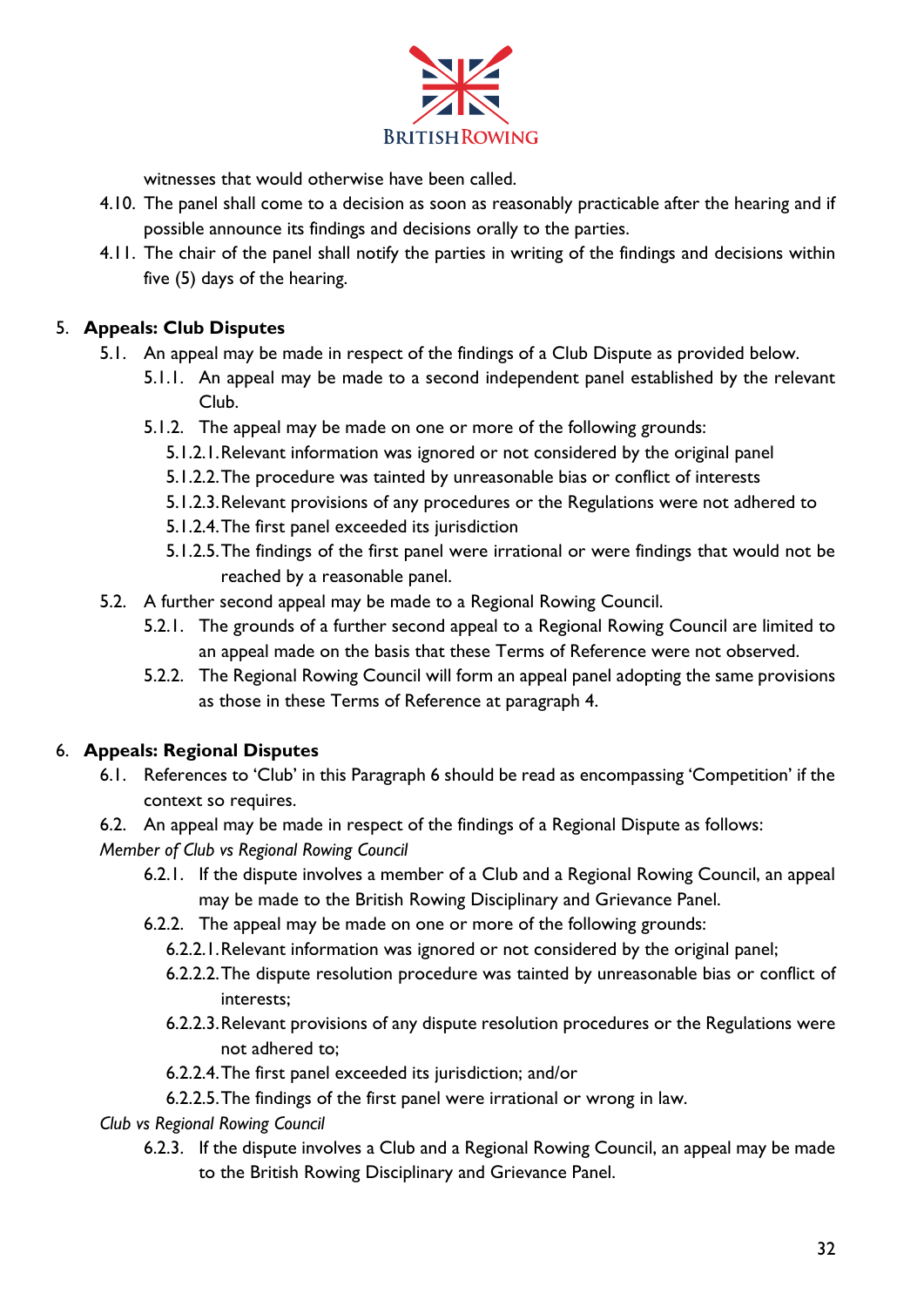

- 6.2.4. The appeal may be made on one or more of the following grounds:
	- 6.2.4.1. Relevant information was ignored or not considered by the original panel;
	- 6.2.4.2. The dispute resolution procedure was tainted by unreasonable bias or conflict of interests;
	- 6.2.4.3. Relevant provisions of any dispute resolution procedures or the Regulations were not adhered to;
	- 6.2.4.4. The first panel exceeded its jurisdiction; and/or
	- 6.2.4.5. The findings of the first panel were irrational or wrong in law.

#### *Club vs Club*

- 6.2.5. If the dispute involves a Club and another Club, an appeal may be made to a second independent panel established by the Regional Rowing Council.
- 6.2.6. The appeal may be made on one or more of the following grounds:
	- 6.2.6.1.Relevant information was ignored or not considered by the original panel
	- 6.2.6.2.The procedure was tainted by unreasonable bias or conflict of interests
	- 6.2.6.3.Relevant provisions of any procedures or the Regulations were not adhered to
	- 6.2.6.4.The first panel exceeded its jurisdiction
	- 6.2.6.5.The findings of the first panel were irrational or were findings that would not be reached by a reasonable panel.
- 6.2.7. The Regional Rowing Council will form an appeal panel adopting the same provisions as those in Article 4 of these Terms of Reference.
- 6.2.8. A further second appeal may be made to the British Rowing Disciplinary and Grievance Panel pursuant to the British Rowing Regulations save that any such appeal may be made solely on the basis that these Terms of Reference were not observed.

#### 7. **Minors**

- 7.1. If any party to a Club or Regional Dispute is a Minor the following special considerations apply:
	- 7.1.1. A Minor shall only attend a hearing if they wish to and the chair of the relevant panel has consulted with the Minor and their parent/guardian and is satisfied that they both understand the nature of the hearing and what will happen and that the Minor is competent to attend.
	- 7.1.2. Any Minor shall normally be accompanied to a hearing by a parent, guardian or a suitable adult. The chair of the panel shall have sole discretion as to whether a Minor is permitted to present or defend a case or be questioned and may order that the Minor be accompanied or represented by an adult. Questions and responses may be relayed by a panel member. If a Minor appears distressed the panel shall rely only on written evidence.
	- 7.1.3. If a Minor does not attend the hearing in person their evidence shall normally be given as a written statement with the assistance of the Club Welfare Officer or other person acceptable to the Minor or the Minor's parent/guardian.
	- 7.1.4. After the hearing the chair of the panel shall inform the parent/guardian of the panel's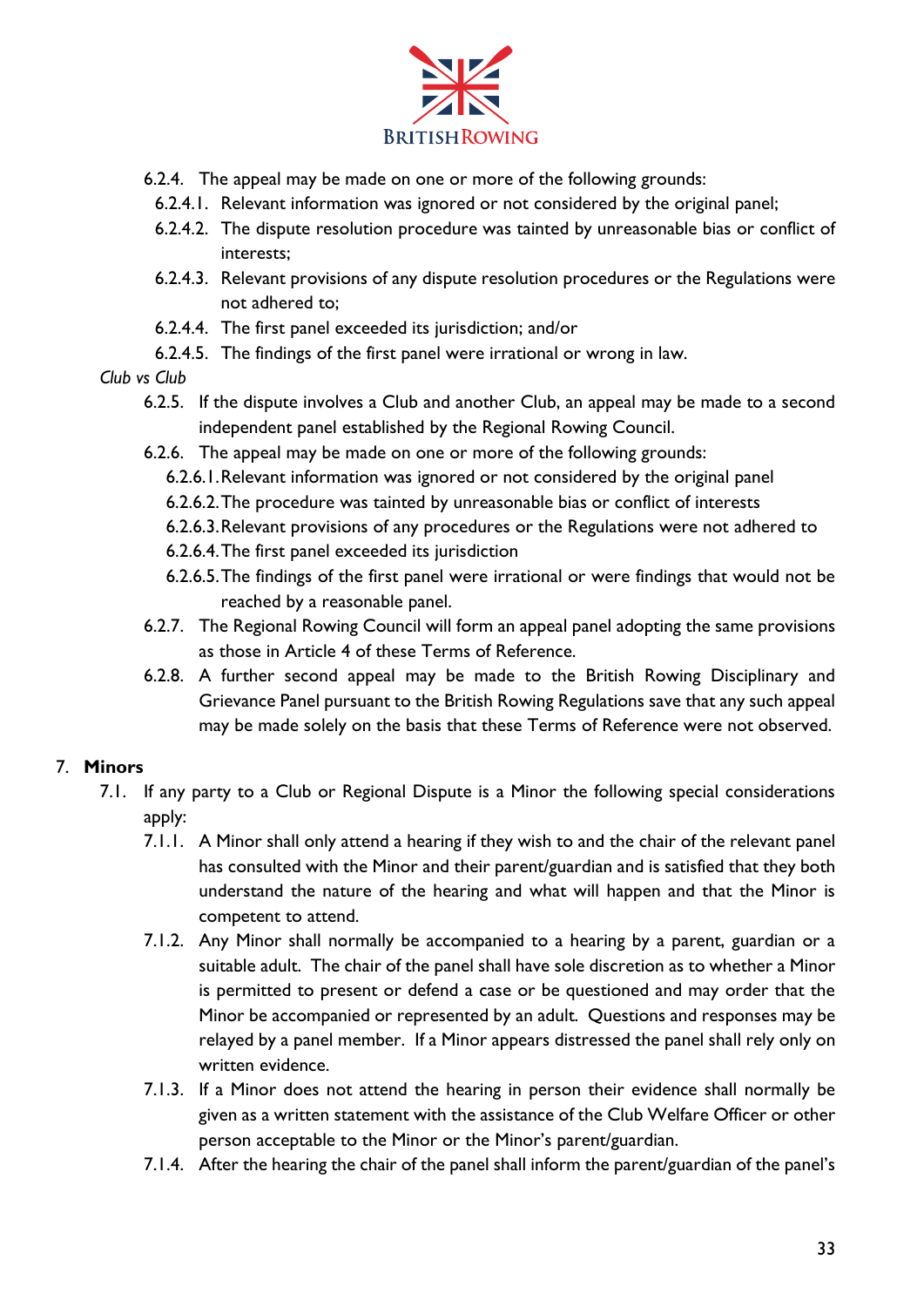

findings and decisions and shall agree who shall inform the Minor of the findings and decisions.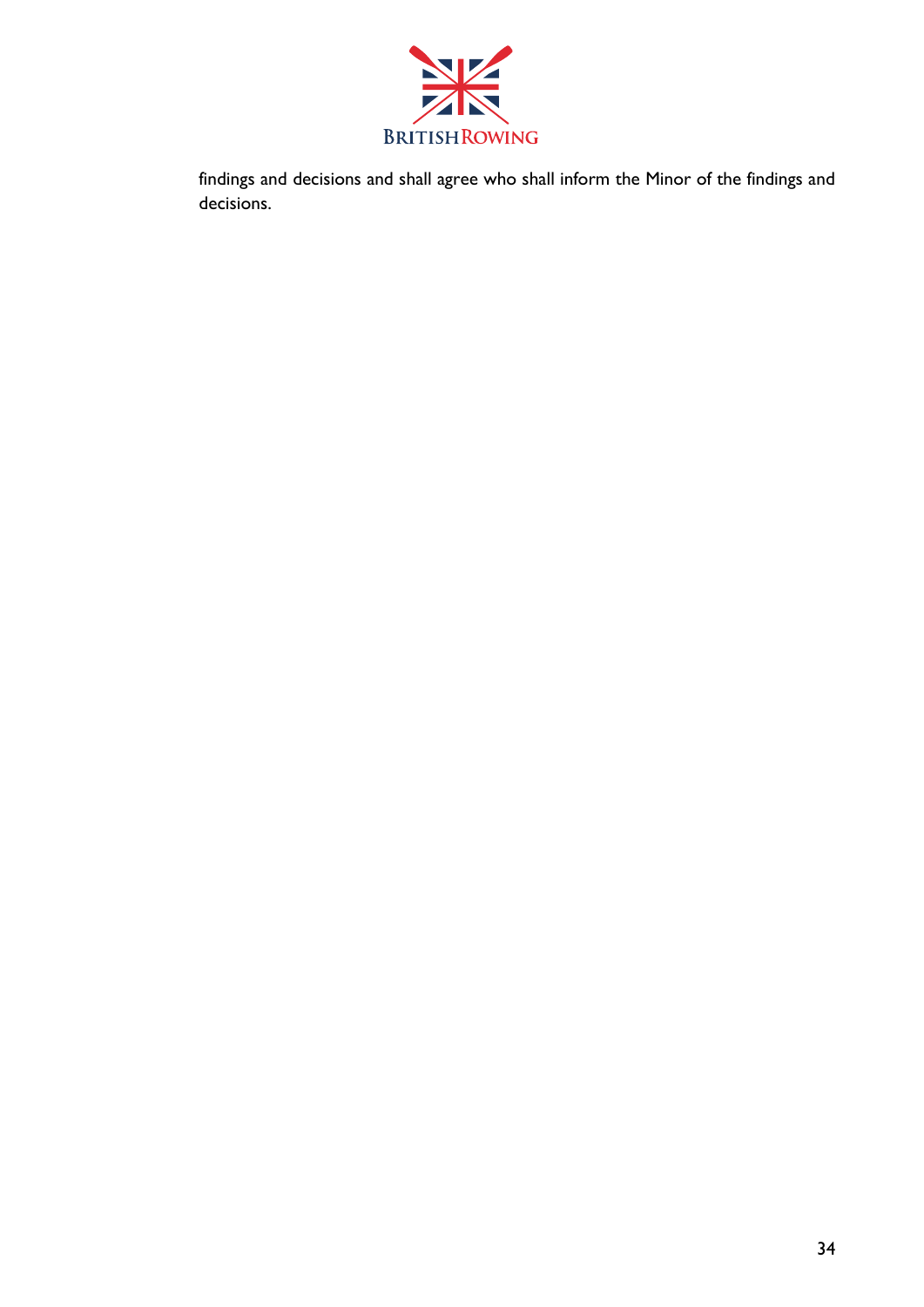

# Appendix 5 DISCIPLINARY AND GRIEVANCE PANEL PROCEDURAL GUIDELINES FOR HEARINGS

Hearings conducted by the Disciplinary and Grievance Panel (which includes both hearings and appeals) shall be conducted according to the protocol in this Appendix.

#### **1. The Panel**

- 1.1. The Chair of the Disciplinary and Grievance Panel (Chair) shall appoint a panel made up of three persons, one acting as chair of the panel, to hear and determine the issue, unless the Chair decides that the matter is suitable for determination by a sole person.
- 1.2. In relation to appeals, the Chair shall appoint a panel made up of three persons, one acting as chair of the panel ('the appeal panel').
- 1.3. Members of panels must remain impartial and independent at all times and must have had no prior involvement with the relevant dispute.
- 1.4. The chair of a panel should be where possible an experienced practising or retired solicitor, lawyer, judge or magistrate.
- 1.5. The members of a panel should have where possible experience of legal, disciplinary, child protection and/or sports administration matters or experience as an athlete and/or coach in the sport of rowing or another sport or be otherwise competent to resolve the issues to be determined by the panel.
- 1.6. The Chair shall advise the parties of the identity of the panel members. Any party having any legitimate objection to the appointment of any panel member must communicate its objections to the Chair within fourteen (14) days of receipt of the appointment. The Chair shall rule on any such objection and the Chair's decision shall be final.
- 1.7. A member of a panel may also be challenged by any party where, following the formation of the panel, circumstances arise that create legitimate doubts as to a panel member's impartiality or independence. Such a challenge must be made within fourteen (14) days of that party becoming aware of such circumstances. The Chair shall decide on the challenge, unless the challenged panel member withdraws or all parties agree to the challenge, and the Chair's decision shall be final.
- 1.8. If a panel member gives notice to resign from, or becomes unwilling, unable or unfit to sit on such panel for any reason, the Chair shall revoke that member's appointment and may at their discretion either appoint another person to the panel or, with the agreement of the remaining panel members and having regard to the circumstances of the case and the stage of the proceedings, authorise the remaining panel members to continue to hear and determine the matter alone.

#### **2. Conduct of the Proceedings**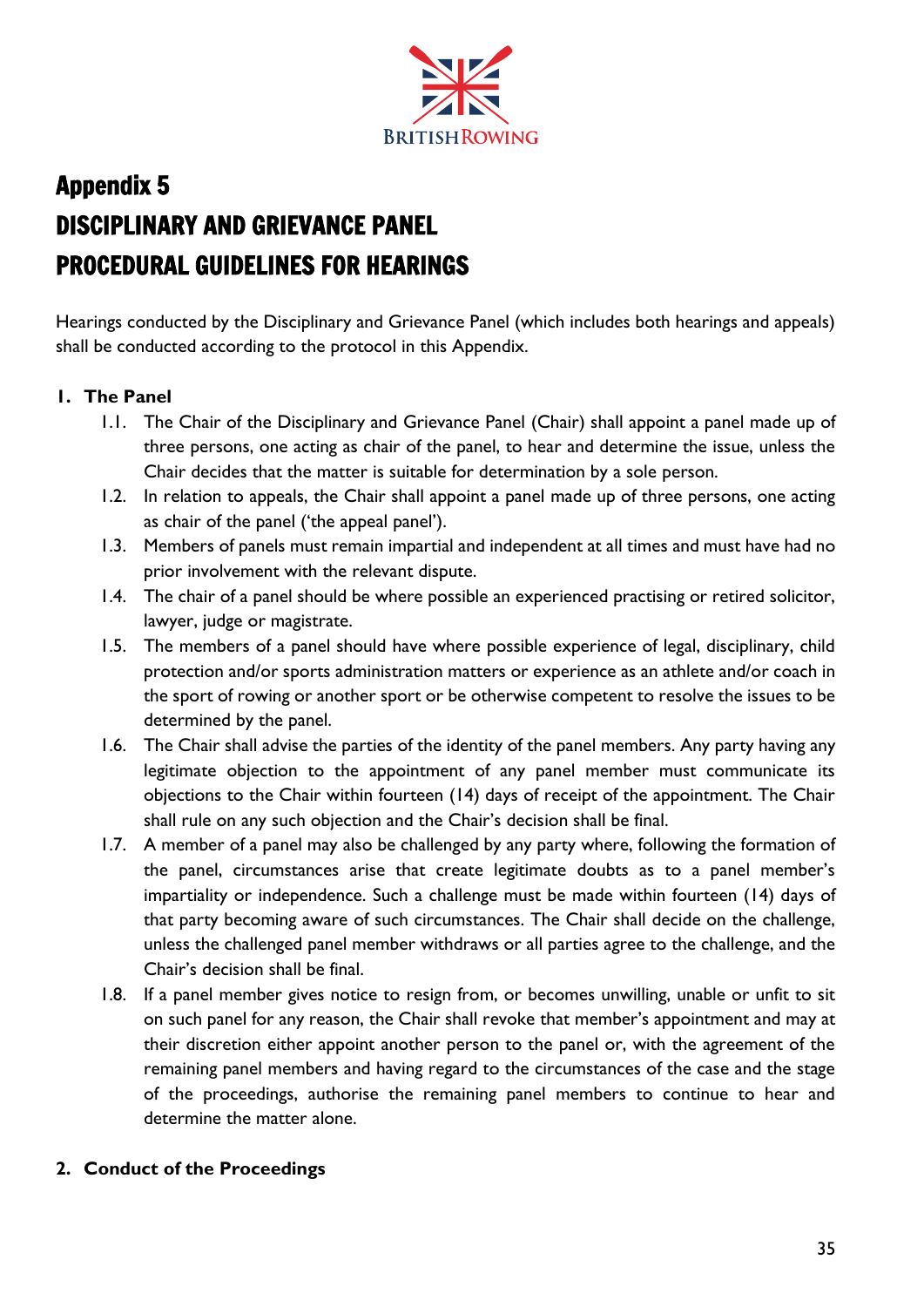

- 2.1. The panel shall determine the dispute in accordance with the British Rowing Regulations (the Regulations).
- 2.2. The parties shall be entitled, at their own expense, to be accompanied by a representative.
- 2.3. The panel shall have all powers necessary for, and incidental to, the discharge of its responsibilities, including (without limitation) the power, whether on the application of a party or of its own motion:
	- 2.3.1. to make all appropriate procedural directions in relation to the conduct of the hearing
	- 2.3.2. to appoint an expert to assist or advise the panel on a specific issue or issues, such expert to be and remain impartial and independent of the parties, and the costs of such expert to be borne by the parties or in such manner as directed by the panel;
	- 2.3.3. to expedite or to adjourn, postpone or suspend its proceedings, upon such terms as it shall determine, where fairness so requires;
	- 2.3.4. to extend or abbreviate any time-limit provided by the Regulations or its own orders;
	- 2.3.5. to conduct such enquiries as appear necessary or expedient in order to ascertain the facts;
	- 2.3.6. to request any party to make any property, document or other thing in its possession or under its control available for inspection by the panel and any other party;
- 2.4. In all cases involving a three-member panel, the chair of the panel may make procedural rulings.
- 2.5. As soon as practicable after the formation of the panel, the chair of the panel may issue directions to the parties in relation to the procedure and time-table to be followed in the proceedings. If the chair of the panel deems appropriate, a directions hearing may be held prior to issuing such directions. In particular, the directions shall:
	- 2.5.1. fix the date, time and venue of the hearing
	- 2.5.2. establish a schedule for the exchange of written submissions and evidence in advance of the hearing;

#### **3. Hearings**

- 3.1. Hearings shall be conducted on a private and confidential basis, attended only by the parties to the proceedings and their representatives and witnesses.
- 3.2. The procedure to be followed at the hearing shall be at the discretion of the chair of the panel, provided always that the hearing is conducted in a fair manner, with a reasonable opportunity provided for each party to present evidence (including the right to call and to question witnesses) and address the panel.
- 3.3. The panel shall have discretion as to whether to receive evidence from witnesses in person, by telephone, by video conference or in writing, and shall have the right to question a witness and control the questioning of witnesses by a party.
- 3.4. Unless the panel orders that parties may make submissions in writing only, all parties should attend hearings in person, along with any representative(s). The non-attendance of any party or his representative at the hearing, after proper notice of the hearing has been provided,